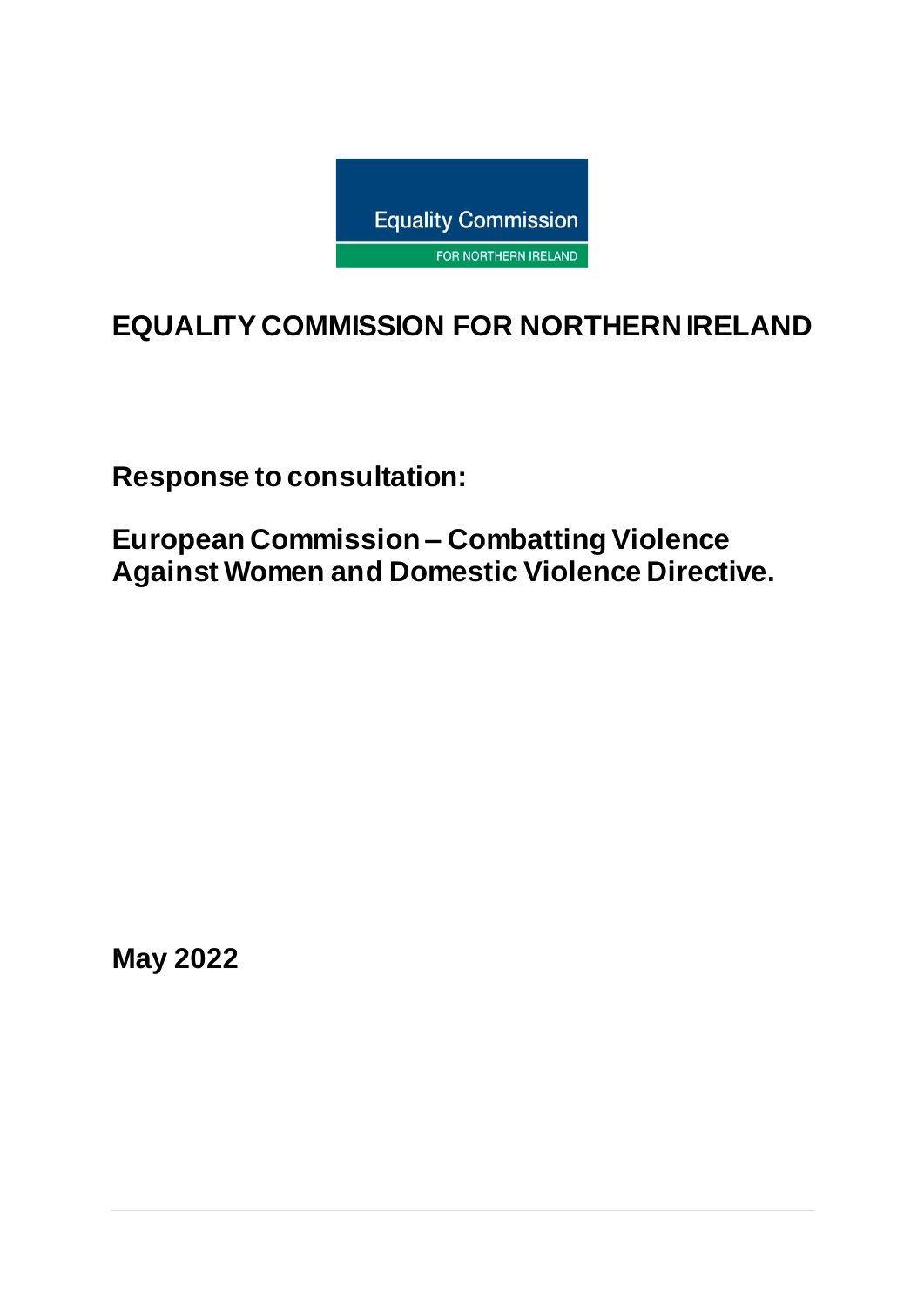## Table of Contents

| $\mathbf{1}$ |  |  |  |
|--------------|--|--|--|
| 2            |  |  |  |
| 3            |  |  |  |
| 4            |  |  |  |
|              |  |  |  |
|              |  |  |  |
|              |  |  |  |
|              |  |  |  |
|              |  |  |  |
|              |  |  |  |
| 5            |  |  |  |
|              |  |  |  |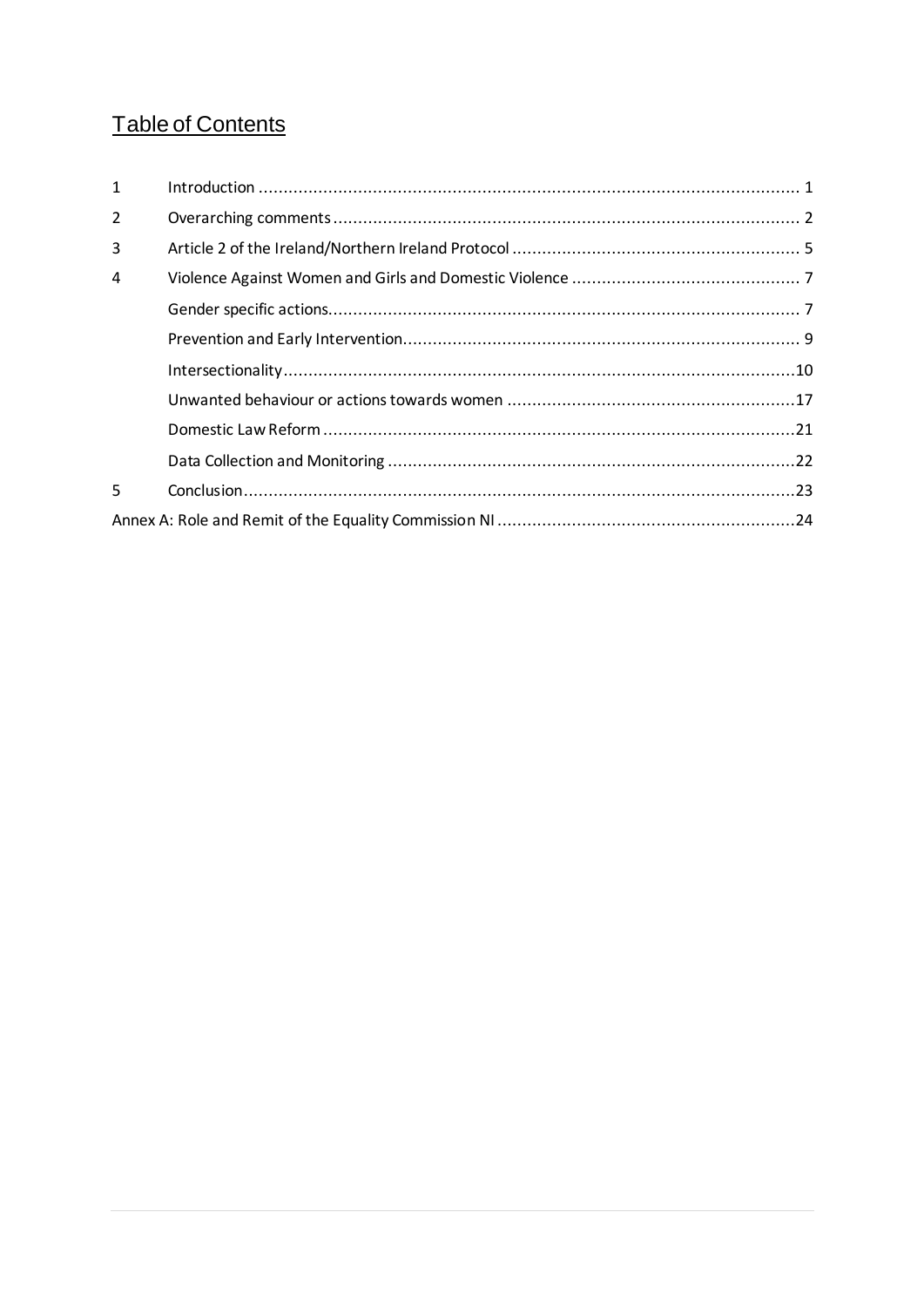# <span id="page-2-0"></span>**1 Introduction**

- 1.1 The Equality Commission for NI (the Commission) welcomes the opportunity to respond to the European Commission's consultation on the proposed Directive on combatting violence against women and domestic violence<sup>1</sup>.
- 1.2 The Commission is an independent public body established under the Northern Ireland Act 1998.
- 1.3 The Commission has particular duties under the sex equality legislation<sup>2</sup>, including to work to eliminate unlawful sex discrimination and harassment, to promote equality of opportunity between men and women, to keep the working of the legislation under review, as well as to make recommendations for change, where necessary. The Commission also has the duty to promote equality of opportunity for transgender people<sup>3</sup>.
- 1.4 Further information on our role and remit is outlined in Annex A.
- 1.5 Following the UK's exit from the EU, the UK Government has committed under Article 2 of the Ireland/Northern Ireland Protocol ('the Protocol') to ensuring that certain equality and human rights in Northern Ireland will continue to be upheld after Brexit. Since 1 January 2021, the Equality Commission, together with the Northern Ireland Human Rights Commission, has been given additional powers and responsibilities, as the 'dedicated mechanism', to ensure that the UK Government's commitment under Article  $2$  of the Protocol is met<sup>4</sup>.
- 1.6 In responding to this consultation, the Commission has set out views relevant to our remit, including under Article 2 of the Protocol.

 $\overline{a}$ <sup>1</sup> European Commission (2022) Proposal for a Directive on combating violence against women and [domestic violence](https://ec.europa.eu/info/law/better-regulation/have-your-say/initiatives/12682-Combating-gender-based-violence-protecting-victims-and-punishing-offenders_en)

<sup>2</sup> [Sex Discrimination \(Northern Ireland\) Order 1976](http://www.legislation.gov.uk/nisi/1976/1042/article/8) as amended, and the [Equal Pay Act 1970](http://www.legislation.gov.uk/apni/1970/32/contents) as amended.

<sup>&</sup>lt;sup>3</sup> Namely under the **Sex Discrimination (Northern Ireland) Order 1976** as amended, a duty to promote equality of opportunity for persons who intend to undergo, are undergoing or have undergone gender reassignment.

<sup>&</sup>lt;sup>4</sup> Schedule 3 of the European Union (Withdrawal Agreement) Act 2020 amended the Northern Ireland Act 1998 to confer these additional powers on the Commission – to monitor, advise, report on and enforce the UK's adherence to its commitment.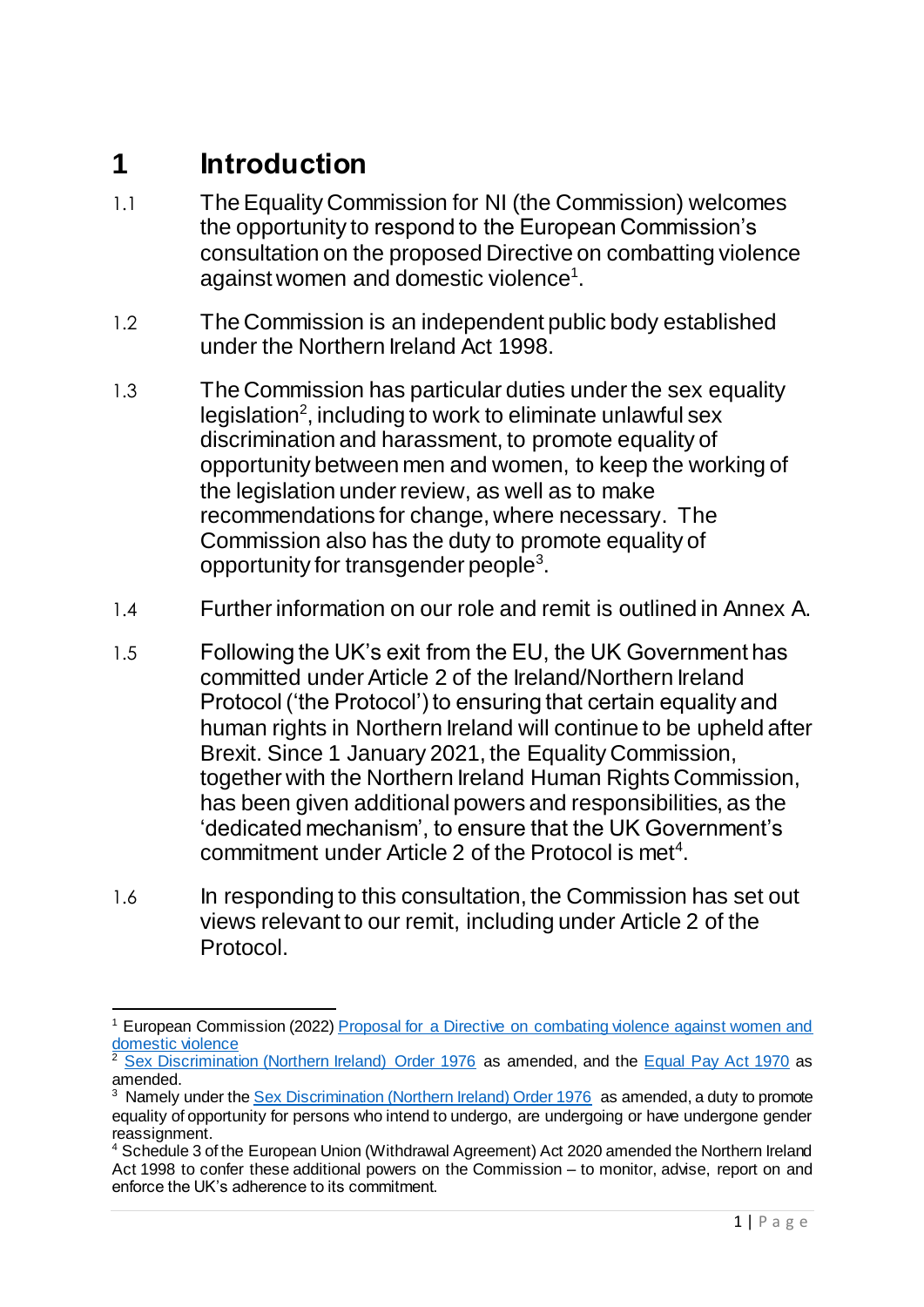# <span id="page-3-0"></span>**2 Overarching comments**

- 2.1 The Equality Commission welcomes and supports the European Commission's commitment to effectively combat violence against women and domestic violence throughout the EU.
- 2.2 The Equality Commission identifies a clear need for, and **recommends**, a targeted approach to tackling the specific nature and impact of violence against women and domestic violence taking account of issues associated with specific multiple identities / equality categories. Action should include identifying and addressing key emerging or exacerbated inequalities due to COVID-19 and the policy response to it.
- 2.3 We note this Directive will be the first act specifically addressing this type of violence against women and domestic violence. As noted in the proposal<sup>5</sup>, such violence endangers the principles of equality between women and men and nondiscrimination<sup>6</sup>, and can violate fundamental rights laid out in the Charter of Fundamental Rights of the  $EU<sup>7</sup>$ .
- 2.4 We **recommend**that action to address violence against women and domestic violence places lived experience at the heart of its delivery, and ensures the meaningful involvement of individuals and their representative organisations in the design, delivery and review of policies and programmes affecting them.
- 2.5 We **recommend**effective equality data collection and monitoring of the impact of violence against women and domestic abuse on equality groups, and reviewing action taken in response to the impact of COVID-19 on those groups.
- 2.6 The Commission notes this proposal follows the initial consultation<sup>8</sup> and prior announcement in the EU Gender Equality Strategy 2020-2025<sup>9</sup> which commits to provide uniform

 $\overline{a}$ <sup>5</sup> European Commission (2022) Proposal for a Directive on combating violence against women and [domestic violence,](https://ec.europa.eu/info/law/better-regulation/have-your-say/initiatives/12682-Combating-gender-based-violence-protecting-victims-and-punishing-offenders_en) paras 2-3

[Treaty on the European Union](https://eur-lex.europa.eu/resource.html?uri=cellar:2bf140bf-a3f8-4ab2-b506-fd71826e6da6.0023.02/DOC_1&format=PDF) Art. 2

<sup>&</sup>lt;sup>7</sup> [Charter of Fundamental Rights of the European Union](https://eur-lex.europa.eu/legal-content/EN/TXT/?uri=CELEX:12012P/TXT) Arts 1-4, 7-8, 24. Including the right to human dignity, life and integrity, prohibition of inhuman or degrading treatment or punishment, respect for private and family life, personal data protection, and rights of the child

EU Combating gender-based violence – protecting victims and punishing offenders Public [Consultation February 2021 –](https://ec.europa.eu/info/law/better-regulation/have-your-say/initiatives/12682-Combating-gender-based-violence-protecting-victims-and-punishing-offenders/public-consultation_en) May 2021

<sup>9</sup> [EU Gender Equality Strategy 2020-2025](https://ec.europa.eu/info/policies/justice-and-fundamental-rights/gender-equality/gender-equality-strategy_en)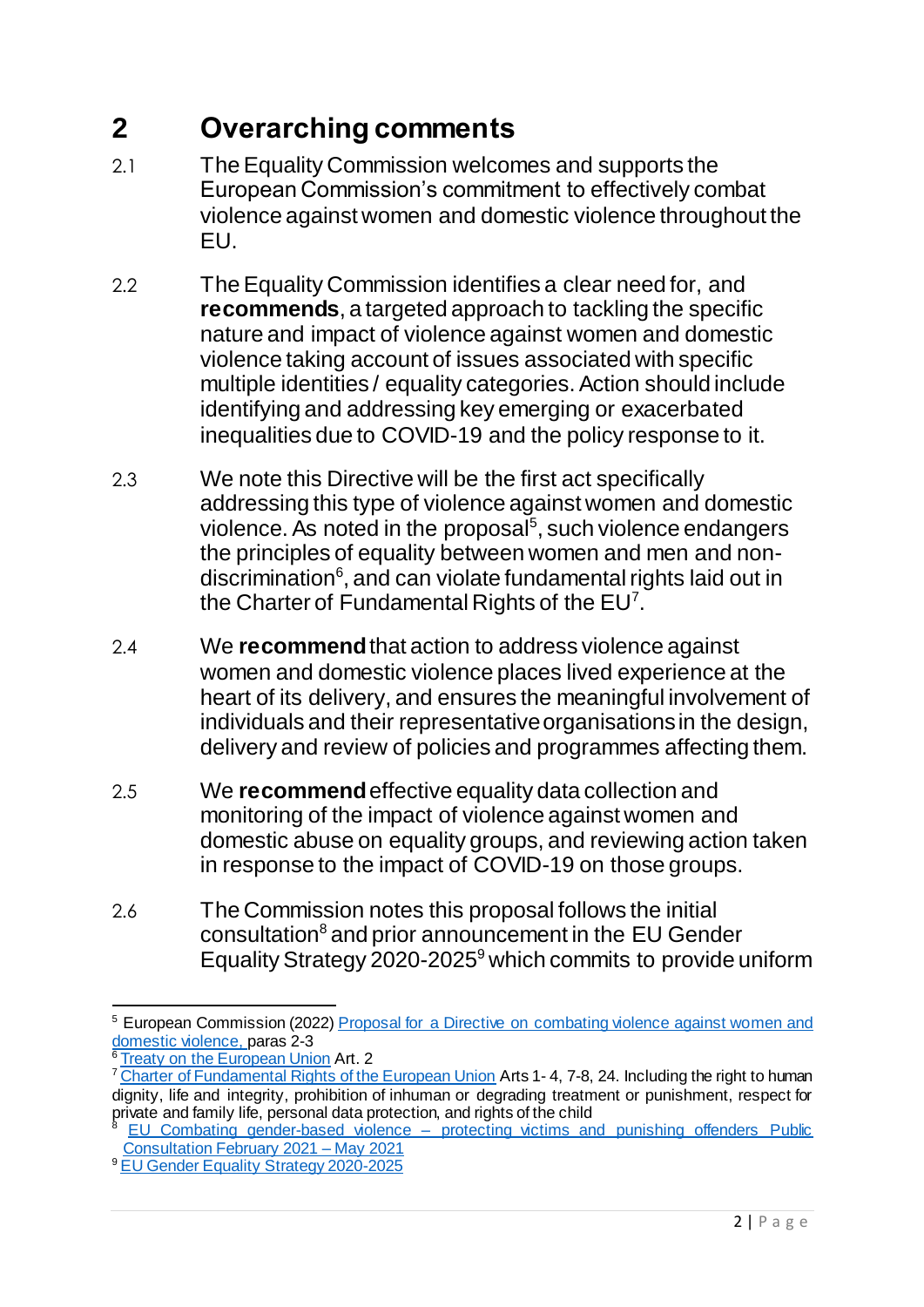standards for preventing violence against women and domestic violence, protecting victims, and punishing offenders. We also note the European Pillar of Social Rights Action Plan<sup>10</sup> which reiterates the commitment to combat gender-based violence and propose legislation to this effect.

- 2.7 We note this proposal aims to introduce measures related to criminalisation of and sanctions for relevant offences; protection of victims and access to justice; victim support; prevention; coordination and cooperation.
- 2.8 We note the proposal aims to achieve the objectives of the Istanbul Convention<sup>11</sup>, and that the need for action applies both to those Member States that have and have not ratified the Istanbul Convention. We also note this proposal extends upon the Istanbul Convention in relation to cyber violence against women which is not included in that Convention.
- 2.9 We note there is no current specific EU legislation which comprehensively addresses violence against women and domestic violence and that this Directive will be the first act specifically addressing this type of violence. We note the targeted measures on criminal offence and victims' rights which lay down minimum rules that enable the Member States to set higher standards and leave flexibility for Members states to take into account country-specific situations.
- 2.10 We note that some of the relevant Directives as outlined in the proposal, continue to have relevance for Northern Ireland, as they fall within the scope of the non-diminution commitment under Article 2 of the Protocol (as explained in Section 4 of this submission). This includes the Victims' Rights Directive<sup>12</sup>, which establishes minimum standards on the rights, support and protection of victims of crime, including access to justice, which will be complemented by this proposal in relation to the specific needs of victims of violence against women and domestic violence.
- 2.11 Further, this includes the Anti-Trafficking Directive<sup>13</sup>, which is the fundamental EU legislative act addressing trafficking in

 $\overline{a}$ <sup>10</sup> [EU Pillar of Rights Action Plan 2021](https://ec.europa.eu/info/strategy/priorities-2019-2024/economy-works-people/jobs-growth-and-investment/european-pillar-social-rights/european-pillar-social-rights-action-plan_en)

<sup>&</sup>lt;sup>11</sup> Council of Europe (Istanbul) Convention on preventing and combating violence against women and [domestic violence](https://www.coe.int/en/web/istanbul-convention/home?msclkid=9b57931dcfeb11ec8f17eaa353ec2131) (2014)

<sup>&</sup>lt;sup>12</sup> [Directive 2012/29/EU \(the 'Victims' Rights Directive'\)](https://ec.europa.eu/anti-trafficking/victims-crime-directive-201229eu_en?msclkid=b4297c3ecff111ec9b58b4104bfd8698)

<sup>&</sup>lt;sup>13</sup> [Directive 2011/36/EU \('the Anti-Trafficking Directive'\)](https://eur-lex.europa.eu/legal-content/en/TXT/?uri=CELEX%3A32011L0036)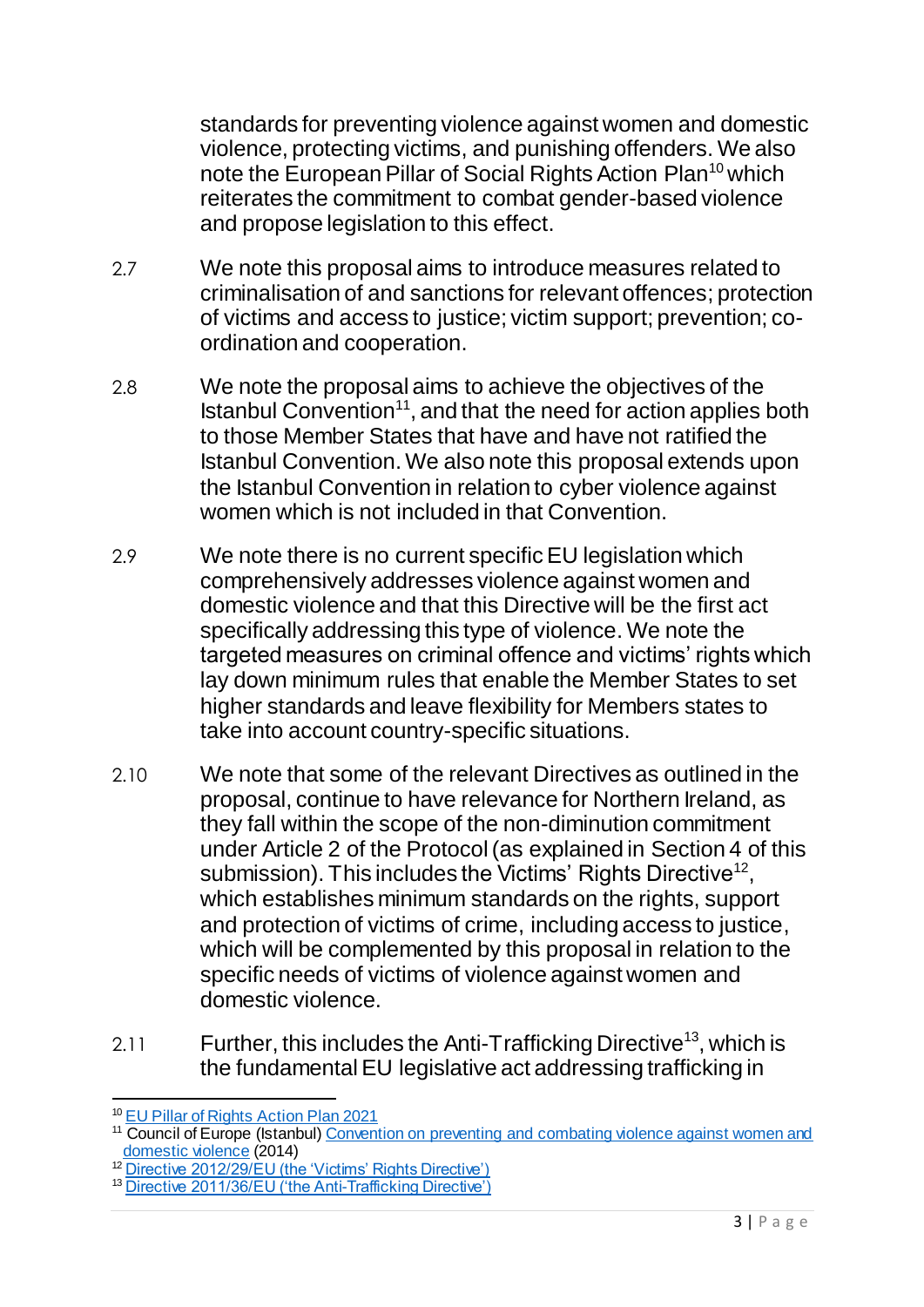human beings, establishing minimum rules concerning: the definition of criminal offences and sanctions; common provisions to strengthen victim's protection, assistance and support, as well as prevention; and key actors to fight against the crime.

- 2.12 These Directives also include the Gender Directives<sup>14</sup>. These Directives implement the principle of equality in three areas: equal treatment between men and women in the access to and supply of goods and services; equal opportunities and equal treatment of men and women in matters of employment and occupation; and, equal treatment between men and women engaged in an activity in a self-employed capacity.
- 2.13 Under Article 2 of the Protocol the UK Government has also committed to ensuring that some of Northern Ireland's equality laws will keep pace with any changes the EU may make to amend or replace the EU equality Directives, set out in Annex 1 to the Protocol<sup>15 16</sup>. This includes the Gender Equality Directives.
- 2.14 We note that Chapter 3 of this proposal provides that equality bodies are competent to assist and give advice to victims of violence against women and domestic violence – both severe forms of discrimination against women, and that such bodies are also granted legal standing to act on behalf of victims in criminal proceedings where they deem so appropriate.

 $\overline{a}$ <sup>14</sup> Council Directive **2004/113/EC** of 13 December 2004 implementing the principle of equal treatment between men and women in the access to and supply of goods and services; Directiv[e 2006/54/EC](https://eur-lex.europa.eu/legal-content/EN/TXT/?uri=celex%3A32006L0054) of the European Parliament and of the Council of 5 July 2006 on the implementation of the principle of equal opportunities and equal treatment of men and women in matters of employment and occupation (recast); Directive [2010/41/EU](https://eur-lex.europa.eu/legal-content/EN/TXT/?uri=celex%3A32010L0041) of the European Parliament and of the Council of 7 July 2010 on the application of the principle of equal treatment between men and women engaged in an activity in a selfemployed capacity and repealing Council Directive 86/613/EEC.

<sup>&</sup>lt;sup>15</sup> Ireland/Northern Ireland Protocol Annex 1 Directives: Gender Goods and Services Directive [\(Gender\):](https://eur-lex.europa.eu/legal-content/EN/TXT/?uri=celex%3A32004L0113) Directive 2004/113/EC of 13 December 2004, [Recast Directive \(Gender\):](https://eur-lex.europa.eu/legal-content/EN/TXT/?uri=celex%3A32006L0054) Directive 2006/54/EC of the European Parliament and of the Council of 5 July 2006, Race Equality Directive [\(Race\):](https://eur-lex.europa.eu/legal-content/EN/TXT/?uri=CELEX%3A32000L0043) Directive 2000/43/EC of 29 June 2000, [Framework Directive \(religion and belief; age; sexual](https://eur-lex.europa.eu/legal-content/EN/TXT/HTML/?uri=CELEX:32000L0078&from=EN)  [orientation; and disability\)](https://eur-lex.europa.eu/legal-content/EN/TXT/HTML/?uri=CELEX:32000L0078&from=EN): Directive 2000/78/EC of 27 November 2000, [Equal Treatment Directive:](https://eur-lex.europa.eu/legal-content/EN/TXT/?uri=celex%3A32010L0041)  [Self-employment \(Gender\)](https://eur-lex.europa.eu/legal-content/EN/TXT/?uri=celex%3A32010L0041): Directive 2010/41/EU of the European Parliament and of the Council of 7 July 2010, [Equal Treatment Directive: Social security \(Gender\):](https://eur-lex.europa.eu/legal-content/EN/ALL/?uri=celex%3A31979L0007) Directive 79/7/EEC of 19 December 1978.

<sup>&</sup>lt;sup>16</sup> In addition, UK courts when considering the interpretation of any of the equality directives listed in Annex 1, including the Race Directive, must do so in conformity with any relevant case law of the Court of Justice of the EU (CJEU). UK Government, [Explainer Document:](https://www.gov.uk/government/publications/protocol-on-irelandnorthern-ireland-article-2) UK Government commitment to "no diminution of rights, safeguards and equality of opportunity" in Northern Ireland, 7 August 2020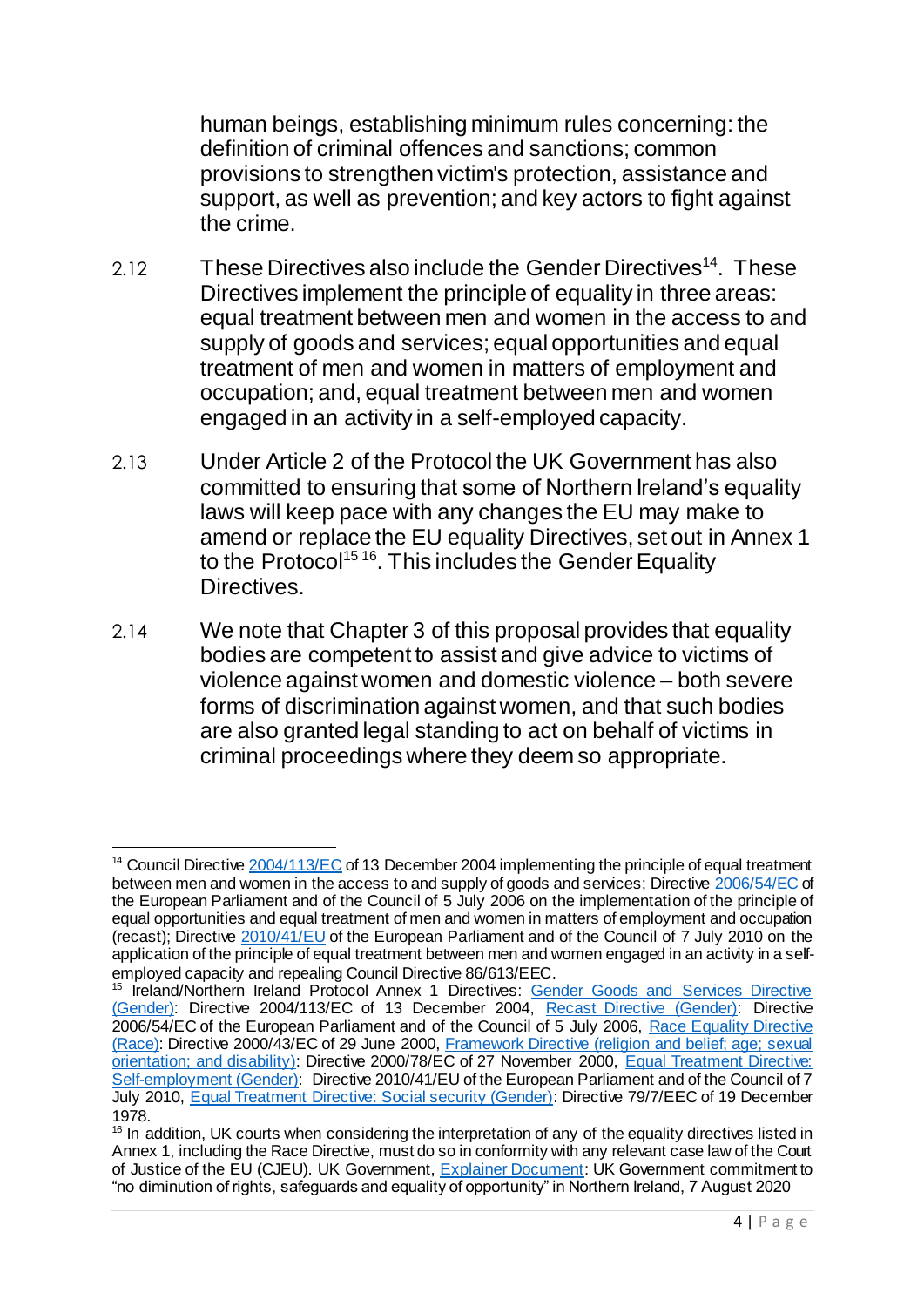- 2.15 The Commission has not formed a view on this proposal. As above, we have previously called for a targeted approach in tackling Violence Against Women and Girls and Domestic Violence. Our current remit, as outlined in annex A, does not include criminal law.
- 2.16 It may be of use to consider the Commission's Gender Equality [Policy Priorities and Recommendations](https://www.equalityni.org/ECNI/media/ECNI/Publications/Delivering%20Equality/GenderPolicyPriorities-Full.pdf), and our responses to the NI Assembly Justice Committee's 2020 consultation on the [Domestic Abuse and Family Proceedings Bill.](https://www.equalityni.org/ECNI/media/ECNI/Consultation%20Responses/2020/DoJ-DomesticAbuseFamilyProceedingsBill.pdf?ext=.pdf) See also our 2022 response to The Executive Office and Departments of Justice and Health joint call for views on the [Violence Against](https://www.equalityni.org/ECNI/media/ECNI/Consultation%20Responses/2022/DOJ-Domestic-Sex-Abuse-Strategy.pdf)  Women and Girls Strategy [and Domestic and Sexual Abuse](https://www.equalityni.org/ECNI/media/ECNI/Consultation%20Responses/2022/DOJ-Domestic-Sex-Abuse-Strategy.pdf)  [Strategy.](https://www.equalityni.org/ECNI/media/ECNI/Consultation%20Responses/2022/DOJ-Domestic-Sex-Abuse-Strategy.pdf)

## <span id="page-6-0"></span>**3 Article 2 of the Ireland/Northern Ireland Protocol**

- 3.1 Following the UK's exit from the EU, the UK Government has committed under Article 2 of the Ireland/Northern Ireland Protocol ('the Protocol') to ensuring that certain equality and human rights in Northern Ireland will continue to be upheld after Brexit. Since 1 January 2021, the Equality Commission, together with the Northern Ireland Human Rights Committee (NIHRC), has been given additional powers and responsibilities, as the 'dedicated mechanism', to ensure that the UK Government's commitment under Article 2 of the Protocol is met<sup>17</sup>.
- 3.2 Under Article 2(1) the UK Government has committed to ensuring there is no diminution of the rights, safeguards and equality of opportunity protections as set out in the relevant part of the Belfast (Good Friday) Agreement as a result of Brexit<sup>18</sup>.
- 3.3 There is also a commitment by the UK Government to ensure that some of Northern Ireland's equality laws will keep pace with any changes the EU may make to amend or replace the

<sup>1</sup> <sup>17</sup> Schedule 3 of the European Union (Withdrawal Agreement) Act 2020 amended the Northern Ireland Act 1998 to confer these additional powers on the Commission – to monitor, advise, report on and enforce the UK's adherence to its commitment.

<sup>&</sup>lt;sup>18</sup> ECNI (2021) [Equality and Human Rights after Brexit –](https://www.equalityni.org/ECNI/media/ECNI/Publications/Delivering%20Equality/DMU/Brexit-YourRightsShortGuide.pdf) A Short Guide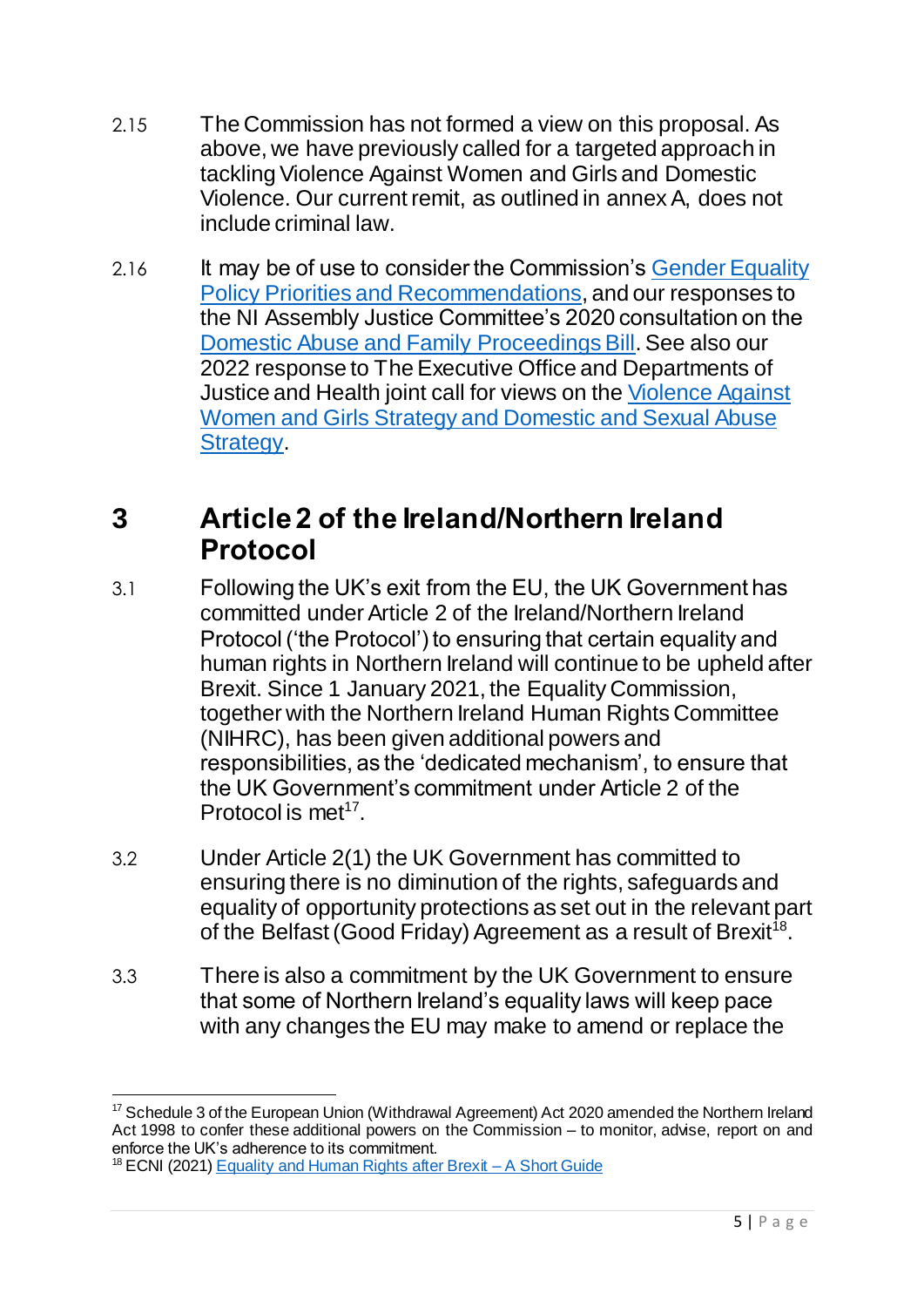EU equality Directives, set out in Annex 1 to the Protocol<sup>1920</sup>. This includes the Gender Equality Directives.

- 3.4 The Commission welcomes that the proposal on combatting gender-based violence complements the Gender Directives<sup>21</sup> "by setting minimum standards on support and access to justice of victims of such harassment."<sup>22</sup> As noted above, as a result of the Article 2 keeping pace commitment in the Protocol, any changes by the EU which amend or replace the provisions in Annex 1 Directives, including the Gender Directives, so as to enhance protections, will have implications for gender equality rights in Northern Ireland $^{23}$ .
- 3.5 The Commission would also like to highlight, as set out above that it considers that the Victim's Directive<sup>24</sup> and the Anti-Trafficking Directive both fall within the scope of the UK Government's Article 2 non-diminution commitment.

 $\overline{a}$ <sup>19</sup> Ireland/Northern Ireland Protocol Annex 1 Directives: Gender Goods and Services Directive [\(Gender\):](https://eur-lex.europa.eu/legal-content/EN/TXT/?uri=celex%3A32004L0113) Directive 2004/113/EC of 13 December 2004, [Recast Directive \(Gender\):](https://eur-lex.europa.eu/legal-content/EN/TXT/?uri=celex%3A32006L0054) Directive 2006/54/EC of the European Parliament and of the Council of 5 July 2006, [Race Equality Directive](https://eur-lex.europa.eu/legal-content/EN/TXT/?uri=CELEX%3A32000L0043)  [\(Race\):](https://eur-lex.europa.eu/legal-content/EN/TXT/?uri=CELEX%3A32000L0043) Directive 2000/43/EC of 29 June 2000, Framework Directive (religion and belief; age; sexual [orientation; and disability\)](https://eur-lex.europa.eu/legal-content/EN/TXT/HTML/?uri=CELEX:32000L0078&from=EN): Directive 2000/78/EC of 27 November 2000, Equal Treatment Directive: [Self-employment \(Gender\)](https://eur-lex.europa.eu/legal-content/EN/TXT/?uri=celex%3A32010L0041): Directive 2010/41/EU of the European Parliament and of the Council of 7 July 2010, [Equal Treatment Directive: Social security \(Gender\):](https://eur-lex.europa.eu/legal-content/EN/ALL/?uri=celex%3A31979L0007) Directive 79/7/EEC of 19 December 1978.

<sup>&</sup>lt;sup>20</sup> In addition, UK courts when considering the interpretation of any of the equality directives listed in Annex 1, including the Race Directive, must do so in conformity with any relevant case law of the Court of Justice of the EU (CJEU). UK Government, [Explainer Document:](https://www.gov.uk/government/publications/protocol-on-irelandnorthern-ireland-article-2) UK Government commitment to "no diminution of rights, safeguards and equality of opportunity" in Northern Ireland, 7 August 2020

<sup>&</sup>lt;sup>21</sup> Council Directive 2004/113/EC of 13 December 2004 implementing the principle of equal treatment between men and women in the access to and supply of goods and services, (OJ L 373, 21.12.2004, p. 37–43); Directive 2006/54/EC of the European Parliament and of the Council of 5 July 2006 on the implementation of the principle of equal opportunities and equal treatment of men and women in matters of employment and occupation (recast), (OJ L204, 26.7.2006, p. 23–36); Directive 2010/41/EU of the European Parliament and of the Council of 7 July 2010 on the application of the principle of equal treatment between men and women engaged in an activity in a self-employed capacity and repealing Council Directive 86/613/EEC, (OJ L 180, 15.7.2010, p. 1–6)

 $22$  European Commission, Proposal for a Directive of the European Parliament and of the Council on combating violence against women and domestic violence, Strasbourg, COM(2022) 105 final, 8 March 2022, Page 6

<sup>&</sup>lt;sup>23</sup> In addition, UK courts when considering the interpretation of any of the equality directives listed in Annex 1, must do so in conformity with any relevant case law of the Court of Justice of the EU (CJEU). The Northern Ireland Office has, in its [2020 Explainer Document](https://www.gov.uk/government/publications/protocol-on-irelandnorthern-ireland-article-2), stated that when a UK Court is considering the interpretation of any of the directives listed in Annex 1, this will be done in conformity with any relevant case law of the CJEU.

 $24$  As stated by the Northern Ireland Office, in its  $2020$  Explainer Document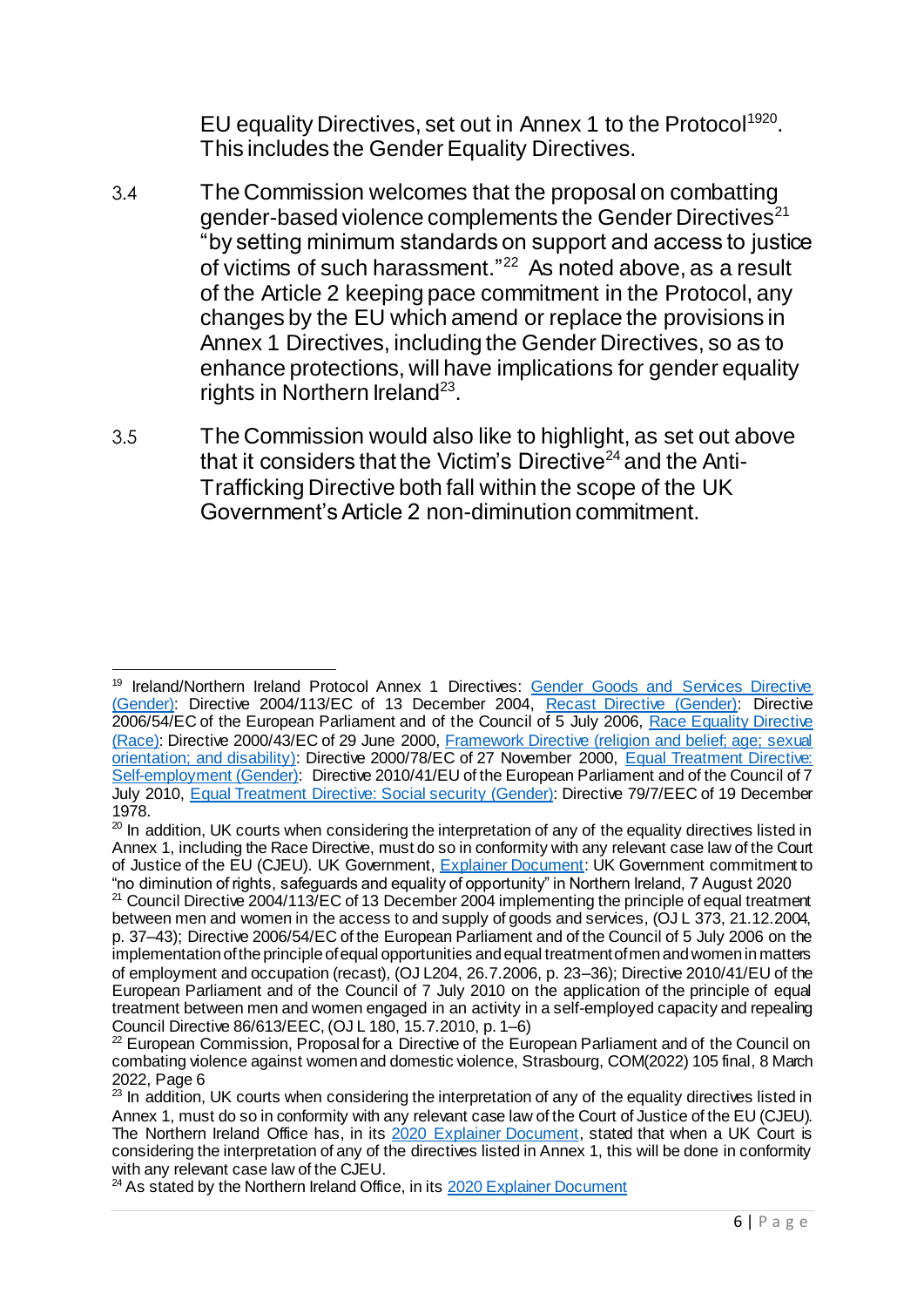## <span id="page-8-0"></span>**4 Violence Against Women and Girls and Domestic Violence**

- 4.1 We have made a range of recommendations related to gender equality, violence against women and girls and domestic and sexual abuse. Several of these recommendations may be of use when seeking feedback on the proposed Violence Against Women and Domestic Violence Directive:
	- **Gender specific**action and service provision;
	- **Action to tackle root causes of violence** against women and girls and domestic violence;
	- **Taking an intersectional approach** to combatting violence against women and girls and domestic violence;
	- Action to tackle a wide range of **unwanted behaviour or actions** including bullying, in employment, and online abuse;
	- Reform of **domestic equality law;**
	- **Disaggregated data collection and monitoring** in relation to violence against women and domestic violence**.**

## *Gender specific actions*

- <span id="page-8-1"></span>4.2 We **recommend** a targeted approach to tackling the specific nature and impact of violence against women and domestic violence. We have previously<sup>25 26</sup>  $^{27}$  called for action to tackle gender-based violence and domestic violence in gender specific contexts.
- 4.3 The nature and impact of domestic and sexual violence and abuse on women and men should be addressed in a gender specific, not gender neutral, context, with gender specific actions.

 $\overline{a}$ <sup>25</sup> ECNI (2019) [CEDAW Shadow Report](https://www.equalityni.org/ECNI/media/ECNI/Publications/Delivering%20Equality/CEDAW-ShadowReport2019.pdf)

<sup>&</sup>lt;sup>26</sup> ECNI (2022) [Response to call for views: The Departments for Justice and Health –](https://www.equalityni.org/ECNI/media/ECNI/Consultation%20Responses/2022/DOJ-Domestic-Sex-Abuse-Strategy.pdf) Domestic and [Sexual Abuse Strategy & The Executive Office –](https://www.equalityni.org/ECNI/media/ECNI/Consultation%20Responses/2022/DOJ-Domestic-Sex-Abuse-Strategy.pdf) Equally Safe Strategy p.6

<sup>&</sup>lt;sup>27</sup> ECNI (2016) [Gender Equality Policy Priorities and Recommendations](https://www.equalityni.org/ECNI/media/ECNI/Publications/Delivering%20Equality/GenderPolicyPriorities-Full.pdf) p.42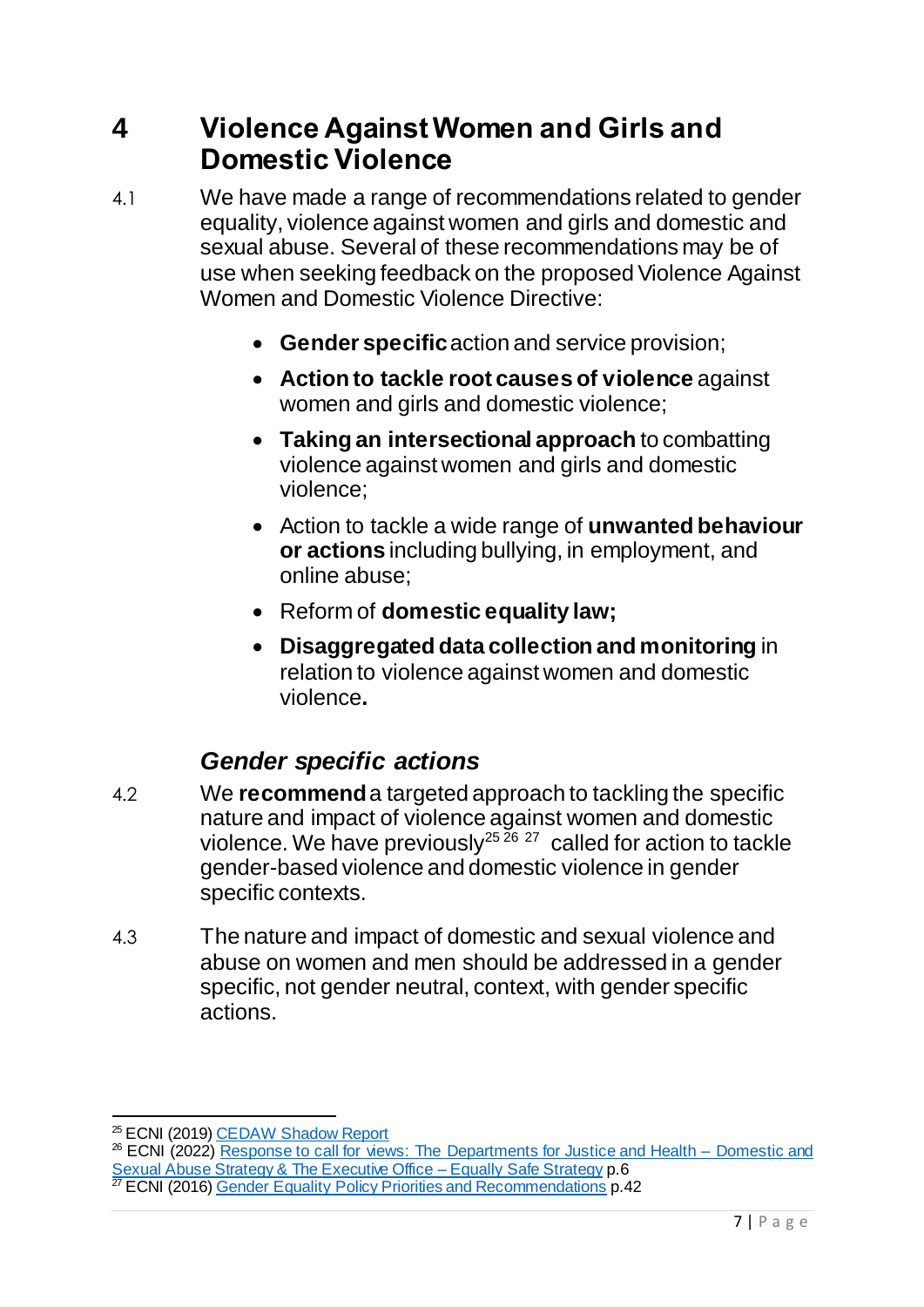- 4.4 Women and men's experience of domestic violence and abuse may be different, and the necessary action, services and support to meet needs may also be different.
- 4.5 There are also concerns that the COVID-19 outbreak has curtailed access to support services for victims of domestic abuse, particularly in the health, social care, policing and justice sectors<sup>28</sup>.
- 4.6 Domestically in Northern Ireland[, Section 75 of the Northern](https://www.legislation.gov.uk/ukpga/1998/47/section/75)  [Ireland Act 1998](https://www.legislation.gov.uk/ukpga/1998/47/section/75) obliges designated public authorities, when carrying-out their functions, to have due regard to the need to promote equality of opportunity for the nine equality groups, which includes between men and women generally.
- 4.7 These duties require more than the avoidance of discrimination<sup>29</sup>. Public authorities should actively seek ways to ensure considerations of greater equality of opportunity and good relations are embedded in their policy development. Treating everyone in the same way is unlikely to promote equality of opportunity for people who may have particular needs. Therefore, giving consideration to taking positive action, where anti-discrimination law permits, is wholly consistent with Section 75. The evidence base should shape the development and focus of the policy.
- 4.8 We note that CEDAW Recommendation 19 on Violence Against Women underlines that the Convention requires States to take positive measures to eliminate all forms of violence against women<sup>30</sup>.
- 4.9 We have previously raised concerns about women and girls facing harassment when accessing health services in Northern Ireland<sup>31</sup> . We **recommend**action is needed to ensure that women, including women with multiple identities, are able to access all health services, including sexual and reproductive health services, free from discrimination or harassment and that

 $\overline{a}$ <sup>28</sup> As reported in GB in Social Care, Institute for Excellence, (2020), Domestic violence and abuse: [Safeguarding during the COVID-19 crisis](https://www.scie.org.uk/care-providers/coronavirus-covid-19/safeguarding/domestic-violence-abuse), [updated 3 February 2022], accessed 21 March 2022. <sup>29</sup> See advice set out in ECNI (2010) [S75 A Guide for Public Authorities](http://www.equalityni.org/ECNI/media/ECNI/Publications/Employers%20and%20Service%20Providers/S75GuideforPublicAuthoritiesApril2010.pdf)

<sup>&</sup>lt;sup>30</sup> CEDAW (1992[\) Recommendation 19 on Violence Against Women,](https://www.refworld.org/docid/52d920c54.html) para 4

<sup>&</sup>lt;sup>31</sup> ECNI (2020), [Hate Crime in Northern Ireland: Policy Recommendations and Supporting Rationales,](https://www.equalityni.org/ECNI/media/ECNI/Publications/Delivering%20Equality/HateCrime-FullPolicyPosition.pdf) paras. 3.88-3.91.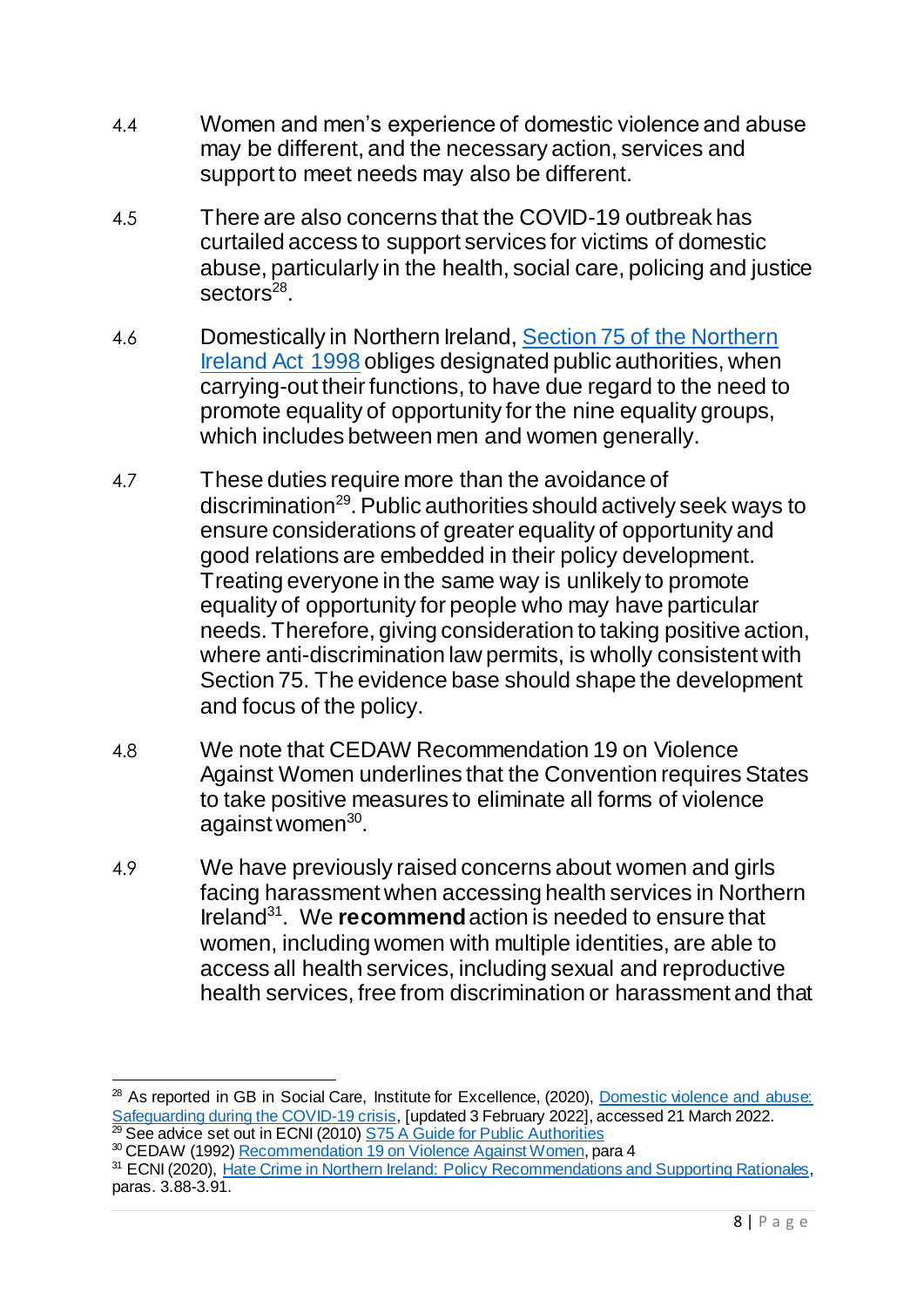such measures should be compliant with human rights legislation.

## *Prevention and Early Intervention*

- <span id="page-10-0"></span>4.10 We **recommend**specific action to institute coordinated, comprehensive and coherent measures to counter genderbased stereotypes and prejudicial attitudes from an early age and across all areas of life, including in all stages of education and vocational training, work $32$ , and the media and social media, including advertising and marketing.
- 4.11 It is essential to challenge gender stereotypes and prejudicial attitudes from an early age, as gender-based stereotyping can begin in childhood and continue throughout life stages $^{33}$ . Prejudice can also lead to harassment, aggression, and violence<sup>34</sup>.
- 4.12 To counter stereotypes and prejudicial attitudes, the Commission **recommends** measures including:
	- challenging stereotypes in relation to women's and men's gender roles at school, work and in the family, communities and wider society; through career advice, and choices, and by embedding equality in the curriculum through inclusion of comprehensive Relationship and Sex Education  $(RSE)^{35}$ ;
	- tackling gender stereotypes in the media and social media, including advertising and marketing, for example the objectification and degradation of women, and the sexualisation of childhood; and stereotypical notions of masculinity which can have a negative impact on individuals and others;
	- tackling the high levels of prejudicial attitudes towards trans people, and raising societal awareness and understanding of the barriers they experience.

 $\overline{a}$ <sup>32</sup> The ECNI [Winter 2021 Public Opinions Survey](https://www.equalityni.org/ECNI/media/ECNI/Publications/Delivering%20Equality/PublicOpinionSurvey-FullReport-Winter2021.pdf) (page 4) found that 23% of participants had witnessed a situation in which others were not treated with dignity or respect in the workplace.

<sup>&</sup>lt;sup>33</sup> NI Executive (2013) [Together: Building a United Community Strategy](https://www.executiveoffice-ni.gov.uk/publications/together-building-united-community-strategy) which notes: "We recognise that the early years in a child's life are the most formative and it is at this early stage that children can establish opinions, mind sets and attitudes that shape their behaviours for the rest of their lives"

<sup>&</sup>lt;sup>34</sup> ECNI (2016) [Gender Equality Policy Priorities and Recommendations,](https://www.equalityni.org/ECNI/media/ECNI/Publications/Delivering%20Equality/GenderPolicyPriorities-Full.pdf) para 5.5

<sup>&</sup>lt;sup>35</sup> ECNI (2020) [Hate Crime Policy Priorities and Recommendations](https://www.equalityni.org/ECNI/media/ECNI/Publications/Delivering%20Equality/GenderPolicyPriorities-Full.pdf), paras 3.52 – 5.53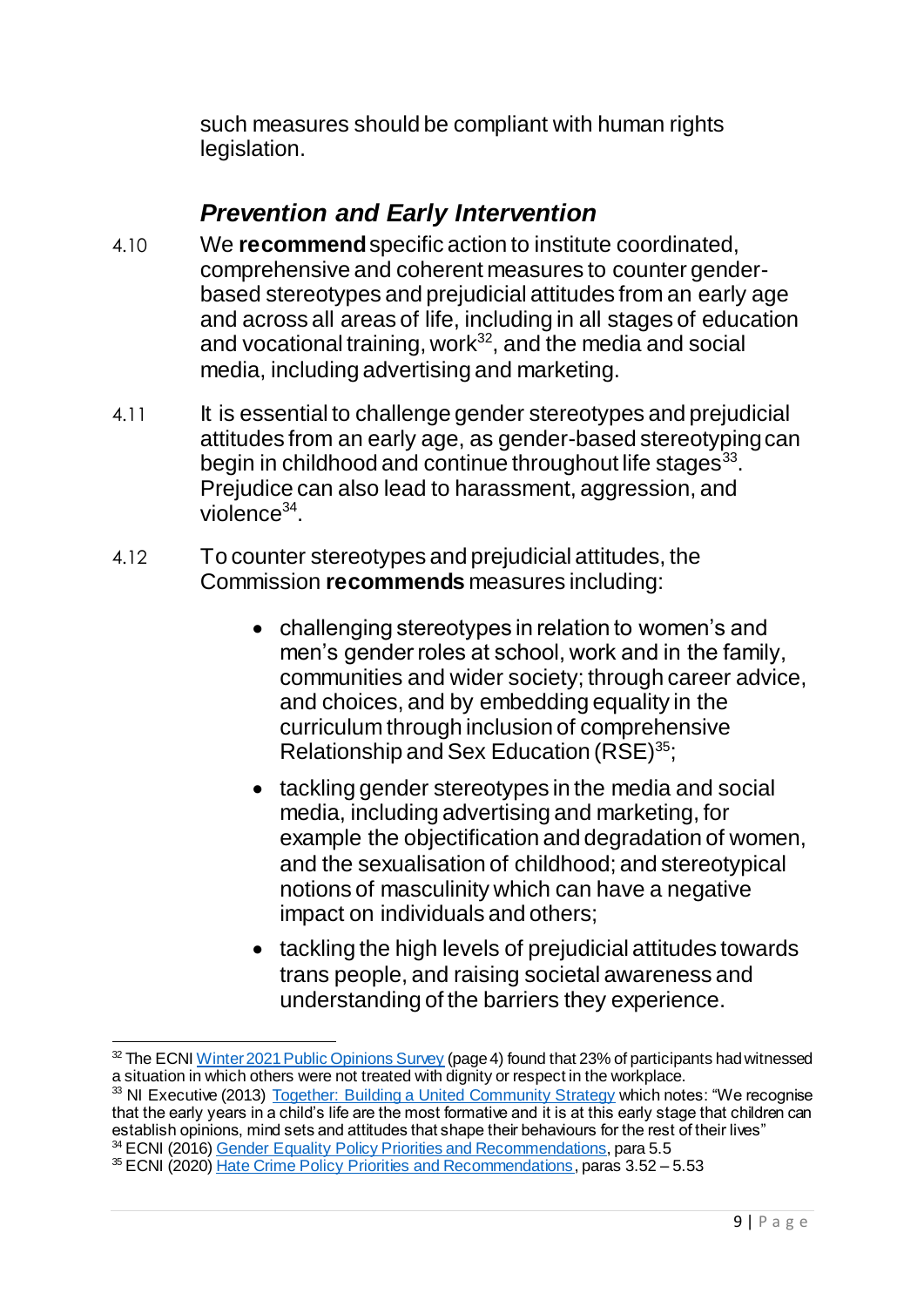- 4.13 We further note than in Northern Ireland, policy responses to tackling gender-based violence and domestic violence should take account of the status of Northern Ireland as a post conflict society<sup>36</sup>37.
- 4.14 We have also **recommended** action to tackle online hate speech and abuse $38$ , including by increasing awareness and understanding of the scale, nature and specific impact of online hate speech and abuse, and placing greater responsibility on Social Media Companies to remove online hate speech.

### *Intersectionality*

- <span id="page-11-0"></span>4.15 We **recommend**a targeted approach to tackling the specific nature and impact of domestic violence taking account of issues<sup>39</sup> associated with specific multiple identities / equality categories.
- 4.16 The Council of Europe, in its Recommendation on gender equality standards and mechanisms, has set out how certain groups of women are in an especially vulnerable position and recommended that Governments pay special attention to the specific needs of women with multiple identities<sup>40</sup>.
- 4.17 Women with multiple identities, such as disabled women, minority ethnic women, rural women, lesbian and bisexual women as well as lone parents and women living in disadvantaged communities, can face particular barriers.
- 4.18 In addition, whilst socio-economic disadvantage is not a separate ground under the domestic equality legislation, the barriers experienced by women can be exacerbated by poverty and social deprivation. For example, women living in

 $\overline{a}$ <sup>36</sup> ECNI (2020) ECNI (2020) Hate Crime in Northern Ireland Policy Recommendations and Supporting [Rationales,](https://www.equalityni.org/ECNI/media/ECNI/Publications/Delivering%20Equality/HateCrime-FullPolicyPosition.pdf) para 3.3

 $37$  For example, 'research shows that the conflict/post-conflict environment in Northern Ireland shapes domestic violence' as cited in Doyle, J., and McWilliams, M. (2019) Transforming responses to [domestic violence in a politically contested environment: The case of Northern Ireland](https://journals.kent.ac.uk/index.php/feministsatlaw/article/view/744/1459) , feminists@law, Vol 9, No 1.

<sup>38</sup> ECNI (2020) [Hate Crime in Northern Ireland: Policy Recommendations and Supporting Rationales,](https://www.equalityni.org/ECNI/media/ECNI/Publications/Delivering%20Equality/HateCrime-FullPolicyPosition.pdf) paras 3.80-3.87.

<sup>&</sup>lt;sup>39</sup> ECNI (2016) [Gender Equality Policy Priorities and Recommendations](https://www.equalityni.org/ECNI/media/ECNI/Publications/Delivering%20Equality/GenderPolicyPriorities-Full.pdf) paras 13.1 – 13.11

<sup>&</sup>lt;sup>40</sup> Council of Europe (2007) [Recommendation 17](https://search.coe.int/cm/Pages/result_details.aspx?ObjectID=09000016805d4aa3)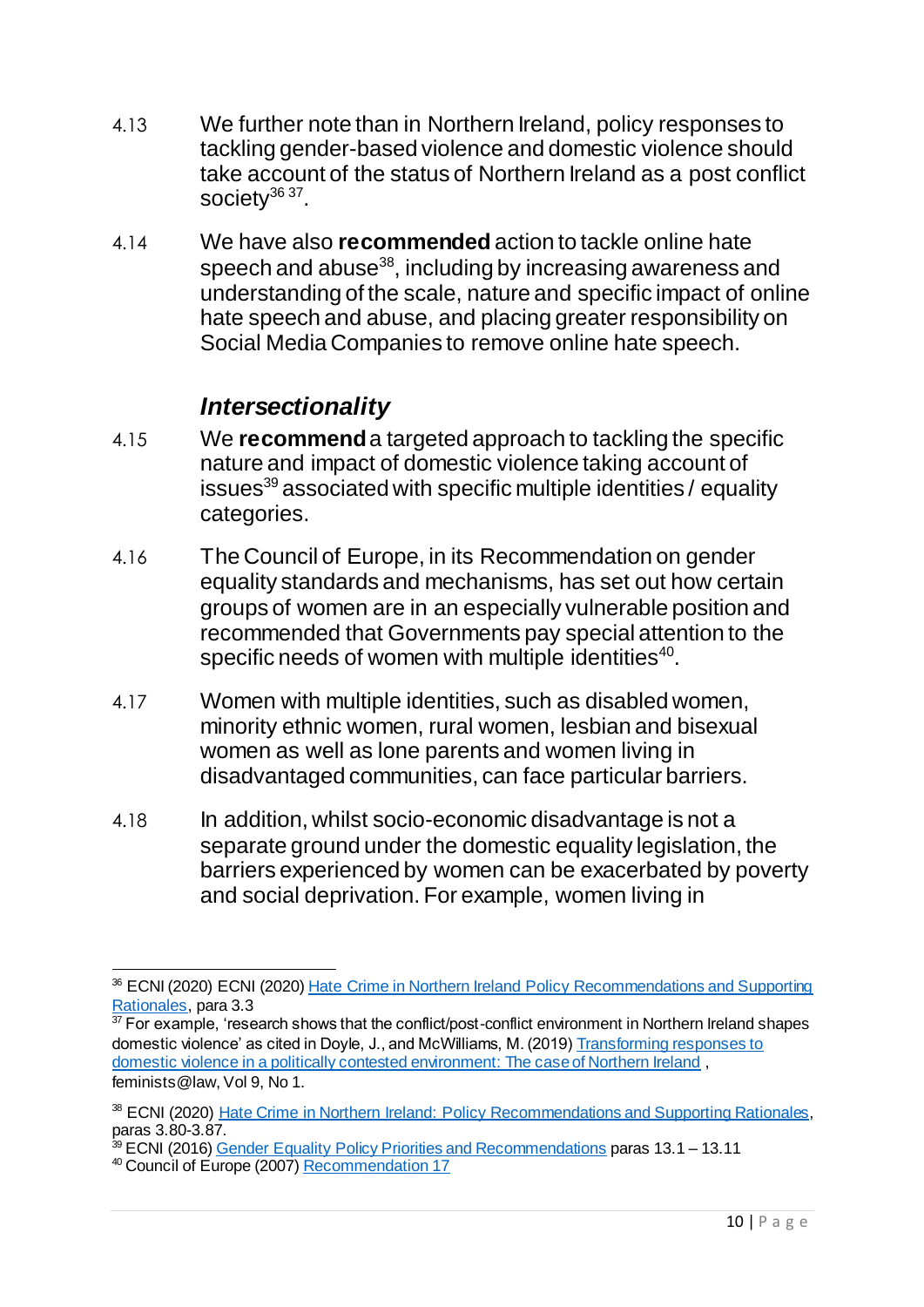disadvantaged areas, as well as rural women, can experience marginalisation, poverty and exclusion $41$ .

- 4.19 Gender stereotyping can also have a particular impact on women with multiple identities; for example, gender stereotypes are often combined with other stereotypes experienced by disabled women, minority ethnic women as well as stereotypes due to age $42$ .
- 4.20 Effective engagement with equality groups, victims and survivors of domestic violence, and representative organisations, will assist with improving understanding of the nature and extent of abuse experienced, its impact and any experienced barriers.
- 4.21 Specific measures have been identified for particular equality groups in Northern Ireland which consider the additional difficulties and the need for extra support during the criminal justice process for victims from particular groups, for example, older victims, children, male victims, LGBT victims, Black and Ethnic Minority victims and victims with disabilities<sup>43</sup>. There is also a need for tailored support for individuals from particular groups to ensure barriers to reporting are reduced is clear<sup>44</sup>.
- 4.22 The experience of a person facing multiple inequalities is different from those facing inequality on a single ground. Further details on the particular issues and barriers faced by those who experience domestic violence, associated with specific multiple identities / equality categories, are set out below and we **reiterate the need for gender-specific actions**.

#### *Women, Men, Trans people*

4.23 Levels of reported domestic violence against women in Northern Ireland continue to increase and domestic violence affects women disproportionately<sup>45</sup>. Further, evidence in Great

 $\overline{a}$ <sup>41</sup> Department for Social Development, Department of Agriculture and Rural Development (2012) Joint [Policy Statement, Programme for Regional Support for Women in Disadvantaged Rural Areas](https://view.officeapps.live.com/op/view.aspx?src=https%3A%2F%2Fwww.communities-ni.gov.uk%2Fsites%2Fdefault%2Ffiles%2Fpublications%2Fdsd%2Fregional-support-for-woman-in-disadvantaged-areas-and-rural-areas.doc&wdOrigin=BROWSELINK)

<sup>42</sup> Committee on Women's Rights and Gender Equality, European Parliament (2012) Report on [eliminating Gender Stereotypes in the EU](https://www.europarl.europa.eu/doceo/document/A-7-2012-0401_EN.html) 43 Criminal Justice Inspectorate NI Report (2019), *[Thematic Inspection of the handling of domestic](http://www.cjini.org/getattachment/079beabb-d094-40e9-8738-0f84cd347ae8/report.aspx)* 

*[violence and abuse cases by the Criminal Justice System in NI](http://www.cjini.org/getattachment/079beabb-d094-40e9-8738-0f84cd347ae8/report.aspx)*

<sup>44</sup> Criminal Justice Inspectorate NI Report (2019), *[Thematic Inspection of the handling of domestic](http://www.cjini.org/getattachment/079beabb-d094-40e9-8738-0f84cd347ae8/report.aspx)  [violence and abuse cases by the Criminal Justice System in NI](http://www.cjini.org/getattachment/079beabb-d094-40e9-8738-0f84cd347ae8/report.aspx)*, page 11.

<sup>&</sup>lt;sup>45</sup> During 2018/19, 69% of all domestic abuse crime victims were female compared to 31% who were male. There were 10,582 female victims of domestic abuse crimes reported to PSNI in NI in 2018/19.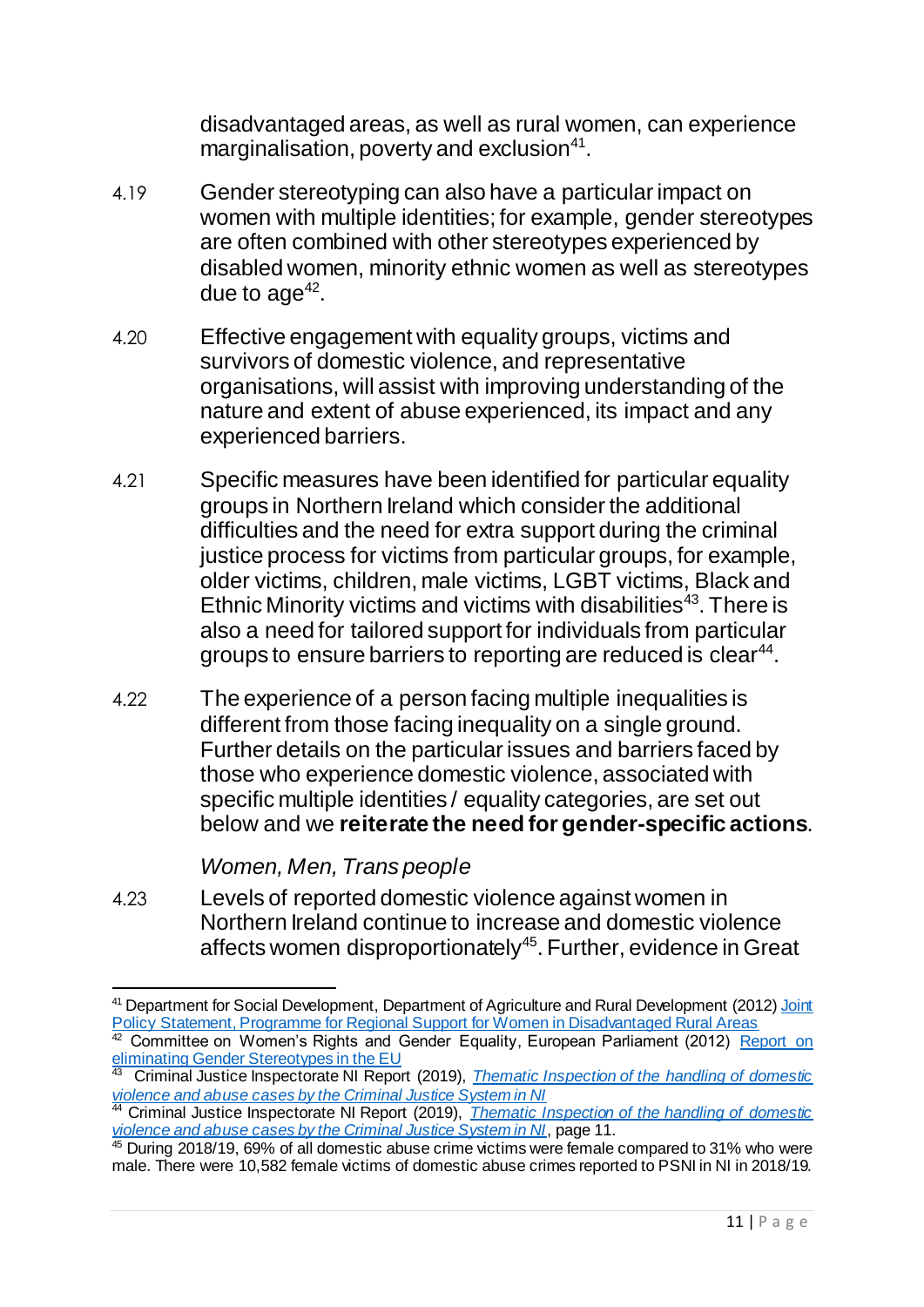Britain highlights that women are much more likely than men to be the victims of high risk or severe domestic abuse $46$ .

- 4.24 The Istanbul Convention<sup>47</sup> highlights that domestic violence affects women disproportionately. It also notes that men (as well as children who may witness domestic violence and other family members such as elders, siblings and children) may be victims of domestic violence.
- 4.25 There are increasing levels of reported domestic abuse experienced by men in Northern Ireland<sup>48</sup>. Evidence from Great Britain suggests that men experiencing domestic violence face additional stigma and stereotyping, and that they are three times less likely than female victims to tell anyone<sup>49</sup> of the abuse and can experience significantly reduced access to services.
- 4.26 We have emphasised previously that a gender-neutral approach does not assist the response to domestic and sexual violence and abuse against men and boys and we **recommend**  measures to address the nature and impact of domestic and sexual violence and abuse in a gender specific, not gender neutral, context<sup>50</sup>.
- 4.27 As women are disproportionately affected by domestic violence, particular measures for women may often be required to achieve practical equality between men and women in this context<sup>51</sup>.
- 4.28 A survey carried out by Scottish Transgender Alliance, in Scotland (2013), sheds lights on trans people's experiences of domestic abuse. It found that 80% of respondents stated they

 $\overline{a}$ This compares to 6,301 female victims in 2004/5 .Source[: PSNI Trends in Domestic Abuse Incidents](https://www.psni.police.uk/globalassets/inside-the-psni/our-statistics/domestic-abuse-statistics/2018-19/domestic-abuse-incidents-and-crimes-in-northern-ireland-2004-05-to-2018-19.pdf)  [and Crimes 2004/5-2018/19](https://www.psni.police.uk/globalassets/inside-the-psni/our-statistics/domestic-abuse-statistics/2018-19/domestic-abuse-incidents-and-crimes-in-northern-ireland-2004-05-to-2018-19.pdf) .

<sup>&</sup>lt;sup>46</sup> See Safe Lives (2015), *Insights Idva National Dataset 2013-14*.

<sup>&</sup>lt;sup>47</sup> The Council of Europe Convention on preventing and combating violence against women and domestic violence [\(The Istanbul convention,](https://www.coe.int/en/web/istanbul-convention/) 2011).

<sup>&</sup>lt;sup>48</sup> The percentage of male victims of domestic abuse crimes has increased from 25 % in 2004/05 to 31% in 2018/19. There were 4,779 male victims of domestic abuse crimes reported to PSNI in NI in 2018/19. This compares to 2,103 male victims in 2004/5 Source: [PSNI Trends in Domestic Abuse](https://www.psni.police.uk/globalassets/inside-the-psni/our-statistics/domestic-abuse-statistics/2018-19/domestic-abuse-incidents-and-crimes-in-northern-ireland-2004-05-to-2018-19.pdf)  [Incidents and Crimes 2004/5-2018/19](https://www.psni.police.uk/globalassets/inside-the-psni/our-statistics/domestic-abuse-statistics/2018-19/domestic-abuse-incidents-and-crimes-in-northern-ireland-2004-05-to-2018-19.pdf) .

<sup>&</sup>lt;sup>49</sup> Mankind Initiative, (2020)[, Male victims of domestic abuse and partner abuse: 50 key facts](https://www.mankind.org.uk/wp-content/uploads/2020/03/50-Key-Facts-about-Male-Victims-of-Domestic-Abuse-and-Partner-Abuse-March-2020-final.pdf). It found that 49% of men tell no one compared to 19% women.

<sup>&</sup>lt;sup>50</sup> ECNI (2022) [Response to call for views: The Departments for Justice and Health –](https://www.equalityni.org/ECNI/media/ECNI/Consultation%20Responses/2022/DOJ-Domestic-Sex-Abuse-Strategy.pdf) Domestic and [Sexual Abuse Strategy & The Executive Office –](https://www.equalityni.org/ECNI/media/ECNI/Consultation%20Responses/2022/DOJ-Domestic-Sex-Abuse-Strategy.pdf) Equally Safe Strategy p.11

<sup>&</sup>lt;sup>51</sup> Criminal Justice Inspectorate NI Report (2019), Thematic Inspection of the handling of domestic [violence and abuse cases by the Criminal Justice System in NI,](http://www.cjini.org/getattachment/079beabb-d094-40e9-8738-0f84cd347ae8/report.aspx) para 1.6.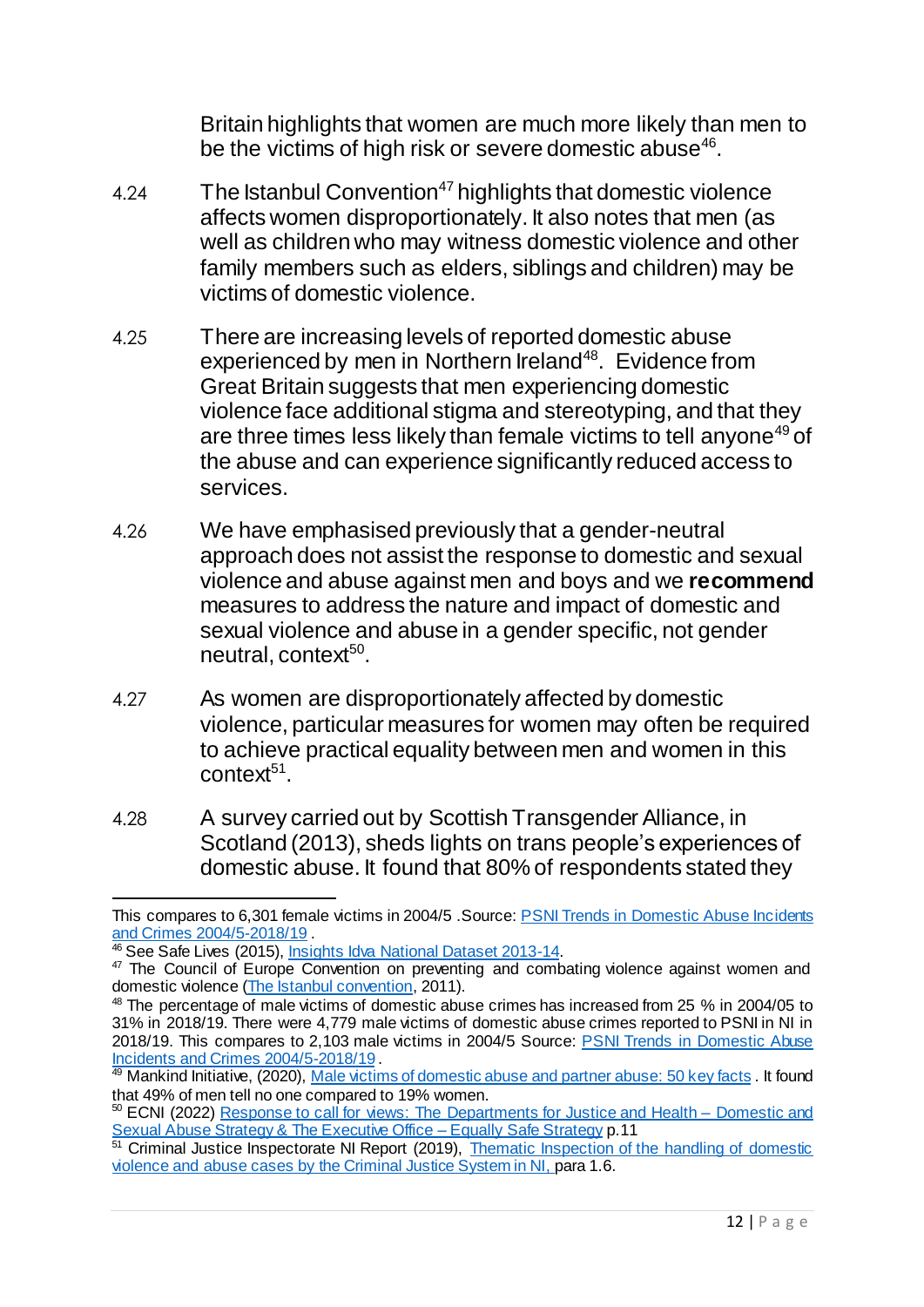had experienced emotionally, sexually, or physically abusive behaviour by a partner or ex-partner, and that almost a quarter of respondents did not contact anyone about the abuse $52$ .

#### *LGB people*

- 4.29 Limited available research in Great Britain suggests that some LGBT+ people experience domestic abuse at a higher rate than non-LGBT+ people, and this appears to be particularly the case for bisexual women and those who identify as trans or nonbinary<sup>53</sup>. Those who identify as LGBT+ face additional barriers to accessing support that are unique to their sexual orientation and/or gender identity, and evidence suggests that LGBT+ victims and survivors are not accessing services at the same rate as others in the population $54$ .
- 4.30 Research in Great Britain (GB) noted that evidence suggested domestic violence amongst same-sex couples continues to be largely under-reported. It also noted that LGB&T people experienced specific barriers when accessing domestic and sexual violence services in the UK<sup>55</sup>.

#### *Disabled people*

- 4.31 Research<sup>56</sup> (2022) commissioned by the Commission on the implementation of the UNCRPD in Northern Ireland, found current non-compliance with the UNCRPD through evidence of abuse and degrading treatment within institutional, residential and community settings<sup>57</sup> and high levels of abuse and violence.
- 4.32 It also found that d/Deaf and disabled women are two times more likely to suffer physical abuse from an intimate partner than non-disabled women and those who experience abuse face compound oppressions<sup>58</sup>.

 $\overline{a}$ 52 Scottish Transgender Alliance (2013[\) Transgender People's Experience of Domestic Abuse](https://www.scottishtrans.org/wp-content/uploads/2013/03/trans_domestic_abuse.pdf)

<sup>53</sup> Safe Lives (2018), [Free to be safe, LGBT+ people experiencing domestic abuse](https://safelives.org.uk/sites/default/files/resources/Free%20to%20be%20safe%20web.pdf)

<sup>&</sup>lt;sup>54</sup> Safe Lives (2018), [Free to be safe, LGBT+ people experiencing domestic abuse](https://safelives.org.uk/sites/default/files/resources/Free%20to%20be%20safe%20web.pdf)

<sup>55</sup> Hudson-Sharp, N. and Metcalf, H., National Institute of Economic and Social Research (2016), [Inequality among lesbian, gay bisexual and transgender groups in the UK: a review of evidence](https://assets.publishing.service.gov.uk/government/uploads/system/uploads/attachment_data/file/539682/160719_REPORT_LGBT_evidence_review_NIESR_FINALPDF.pdf)

<sup>&</sup>lt;sup>56</sup> ECNI and Disability Action (2022) **Progress Towards the Implementation of the UNCRPD in Northem [Ireland](https://www.disabilityaction.org/progress-towards-the-implementation-of-the-uncrpd-in-ni)** <sup>57</sup>Department for Communities (2020): Disability Strategy Expert Advisory Panel: Report and

[Recommendations,](https://www.communities-ni.gov.uk/system/files/publications/communities/dfc-social-inclusion-strategy-disability-expert-advisory-panel-report.pdf) pp.49-54

<sup>58</sup> ECNI and Disability Action (2022) Progress Towards the Implementation of the UNCRPD in Northern [Ireland](https://www.disabilityaction.org/progress-towards-the-implementation-of-the-uncrpd-in-ni) p.160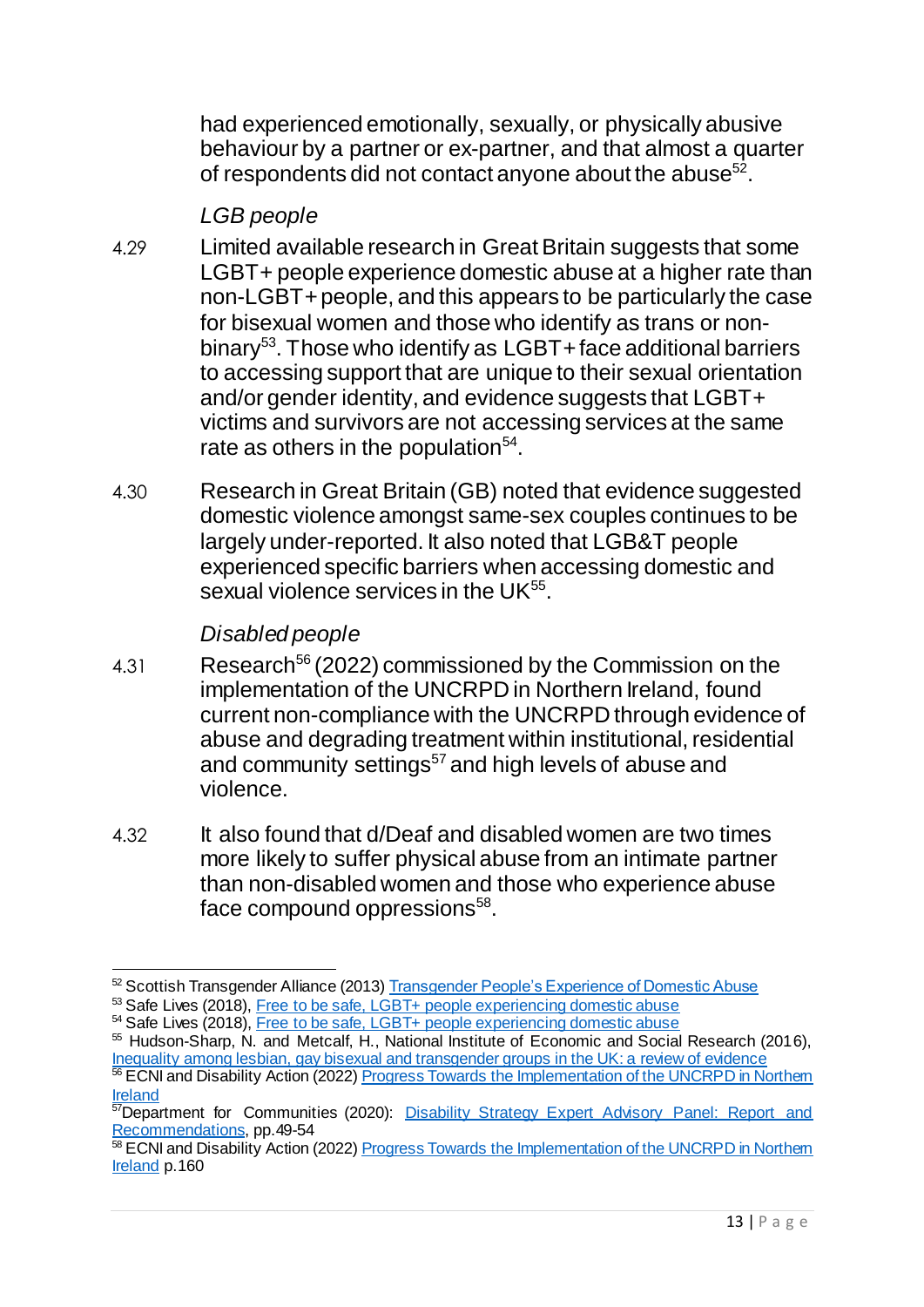- 4.33 There is a lack of specialist services in Northern Ireland for d/Deaf and disabled people experiencing domestic violence and many services are inaccessible<sup>59</sup>.
- 4.34 People with disabilities experience domestic abuse at a higher rate and face greater barriers accessing support than those without disabilities<sup>60</sup>. Disabled victims of domestic abuse in England and Wales suffer more severe and frequent abuse over longer periods of time than non-disabled victims<sup>61</sup>.
- 4.35 Evidence from GB also suggests that women and men with disabilities are disproportionally more likely to experience domestic abuse than non-disabled people. A report from Public Health England (2015) found that disabled people:

*'experience disproportionately higher rates of domestic abuse. They also experience domestic abuse for longer periods of time, and more severe and frequent abuse than non-disabled people. They may also experience domestic abuse in wider contexts and by greater numbers of significant others, including intimate partners, family members, personal care assistants and health care professionals. Disabled people also encounter differing dynamics of domestic abuse, which may include more severe coercion, control or abuse from carers'<sup>62</sup> .*

- 4.36 Further, it indicated that domestic violence against persons with disabilities was likely under-reported, and that disabled people experience more barriers to accessing support, such as health and social care services and domestic abuse services.
- 4.37 It set out a series of steps that could be taken to address this including: by closing knowledge gaps, by improving

 $\overline{a}$ 59 Department for Communities (2020) Disability Strategy and Expert Advisory Panel: Report and [Recommendations.](https://www.communities-ni.gov.uk/system/files/publications/communities/dfc-social-inclusion-strategy-disability-expert-advisory-panel-report.pdf) p.118.

<sup>&</sup>lt;sup>60</sup> Criminal Justice Inspectorate NI Report (2019), Thematic Inspection of the handling of domestic [violence and abuse cases by the Criminal Justice System in NI.](http://www.cjini.org/getattachment/079beabb-d094-40e9-8738-0f84cd347ae8/report.aspx)

<sup>&</sup>lt;sup>61</sup> Safe Lives, (2017), [Disabled Survivors Too: Disabled people and domestic abuse.](https://safelives.org.uk/sites/default/files/resources/Disabled%20Survivors%20Too%20CORRECTED.pdf) Women and men with a long-standing illness or disability are more than twice as likely to experience some form of domestic abuse than women and men with no long standing illness or disability, and approximately 40% of high-risk victims of domestic abuse report mental health difficulties. Disabled victims typically endure abuse for an average of 3.3 years before accessing support, compared to 2.3 years for non-disabled victims. Even after receiving support, disabled victims were 8% more likely than non-disabled victims to continue to experience abuse. For one in five (20%) this ongoing abuse was physical and for 7% it was sexual. Disabled victims are more likely to report abuse from multiple perpetrators: one in five (19%) compared with one in twenty (6%).

<sup>&</sup>lt;sup>2</sup> Public Health England (2015), Disability and domestic abuse, Risk, impacts and response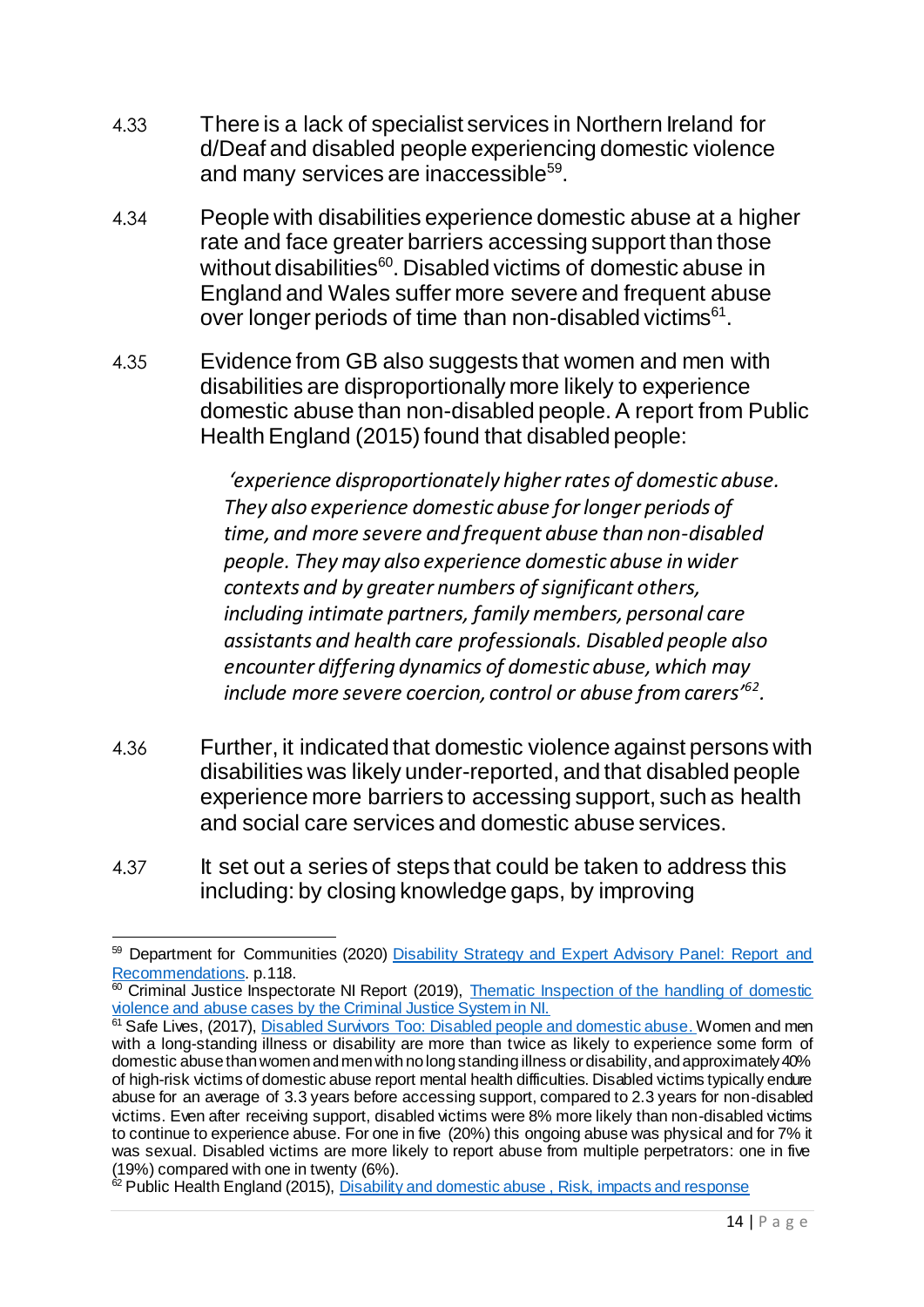accessibility and identification and by providing more opportunities for disclosure and support; training health and social care professionals and staff in domestic abuse services, by improving integration of services; and by engaging directly with disabled people.

- 4.38 The research suggested that this may be attributed to a number of factors, either through poor commissioning, lack of awareness or understanding in practice, social stereotyping of victims of domestic abuse or services being inaccessible. For instance, some services may offer only telephone support, which excludes those who cannot communicate on the phone.
- 4.39 The UK Independent Mechanism (IMNI)<sup>63</sup> report (2017) to the CRPD Committee highlighted that the NI Executive should ensure that the criminal law framework is sufficiently robust to address circumstances in which an individual, in particular a carer, mistreats or wilfully neglects a disabled person<sup>64</sup>.
- 4.40 This report highlighted that disabled women who experience domestic violence face additional barriers to accessing appropriate support and that insufficient funding remained a major barrier<sup>65</sup>. It recommended that the UK and devolved governments took all necessary steps to ensure initiatives to address domestic and sexual violence and forced marriage effectively to assist disabled victims, including adequately funded support services and sufficient legal protection.
- 4.41 Introducing steps to protect and support disabled people who are the victims of domestic violence will assist the UK to meet its obligations under international human rights conventions.
- 4.42 The UNCRPD Committee (2017) called on the UK Government to: 'Establish measures to ensure equal access to justice and to safeguard persons with disabilities, particularly women, children, intersex people and elderly persons with disabilities from abuse, ill-treatment, sexual violence and/or exploitation'<sup>66</sup>.
- 4.43 It also recommended measures to: 'Develop and implement capacity building programmes among the judiciary and law

<sup>1</sup> 63 UK Independent Mechanism, which includes the Equality Commission

<sup>&</sup>lt;sup>64</sup> UKIM (2017), [Submission to the UNCRPD Committee](http://www.equalityni.org/ECNI/media/ECNI/Publications/Delivering%20Equality/UKIM-ShadowReport-July17.pdf)

<sup>&</sup>lt;sup>65</sup> UKIM (2017), [Submission to the UNCRPD Committee](http://www.equalityni.org/ECNI/media/ECNI/Publications/Delivering%20Equality/UKIM-ShadowReport-July17.pdf)

<sup>&</sup>lt;sup>66</sup> UNCRPD Committee (2017), [Concluding Observations on the UK](https://www.equalityni.org/ECNI/media/ECNI/Publications/Delivering%20Equality/CRPD-ConcludingObservationsAug17.pdf)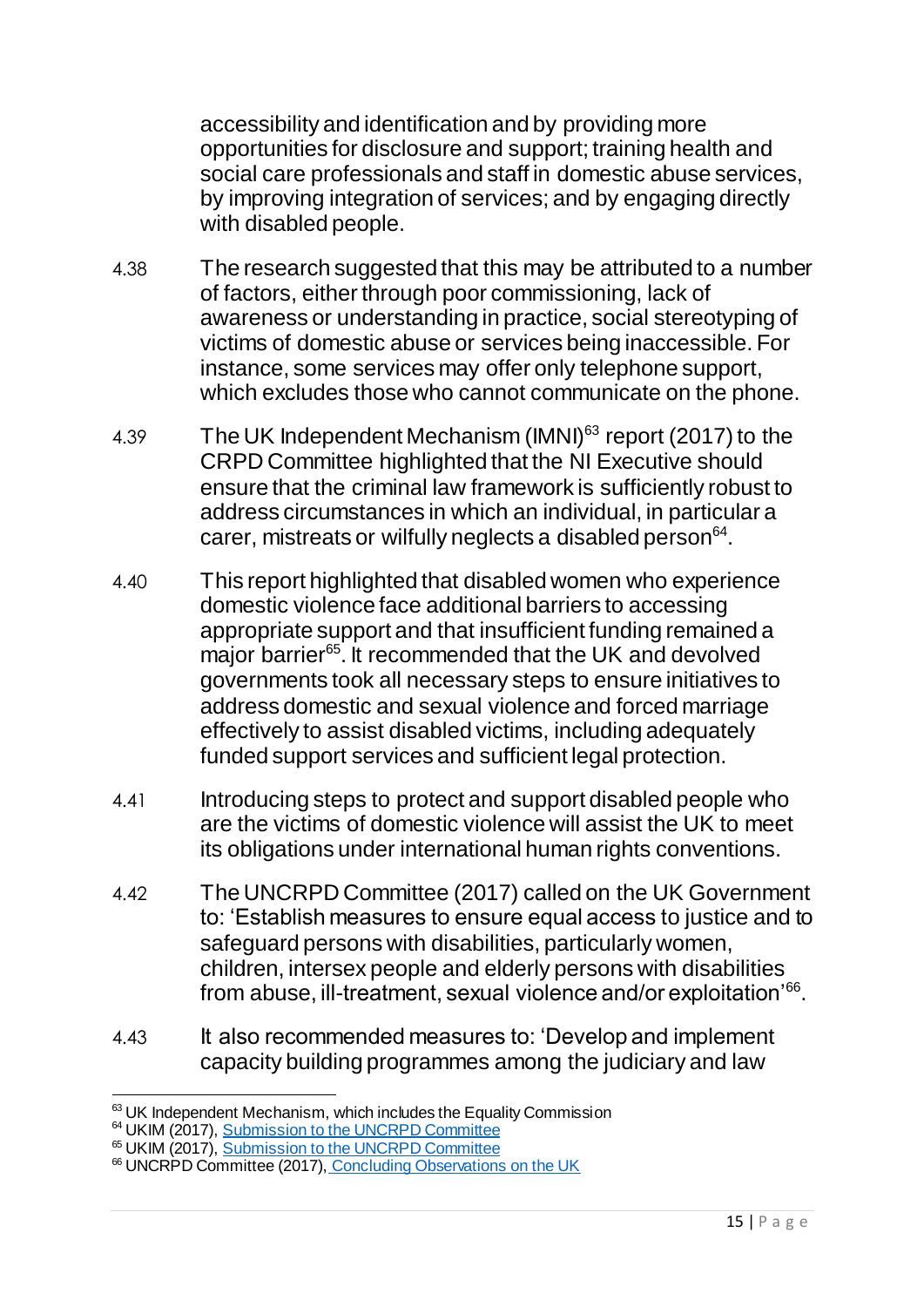enforcement personnel, including judges, prosecutors, police officers and prison staff, about the rights of persons with disabilities<sup>'67</sup>.

4.44 Further, the CEDAW Committee (2019) recommended that the UK Government: 'Ensure that its laws and policies effectively protect women with disabilities from all forms of gender-based violence, and in particular violence perpetrated by their caregivers'<sup>68</sup>.

#### *Minority Ethnic Communities*

- 4.45 Research (2013) has shown that minority ethnic women in Northern Ireland experiencing domestic violence face particular barriers which prevent them from seeking help<sup>69</sup>, highlighting that 'structural issues regarding immigration and access to public funds serve to reinforce minority ethnic women's economic dependency on their partner thereby reducing the women's potential to leave'<sup>70</sup>.
- 4.46 Those who are subject to immigration control can experience difficulties accessing public funds on leaving a relationship and language barriers<sup>71</sup>.
- 4.47 Action is needed to ensure access to social protection for those (mainly minority ethnic women) subjected to domestic violence with no recourse to public funds.
- 4.48 Some minority ethnic people who are not from the UK and with insecure immigration status have 'no recourse to public funds'; namely they cannot claim benefit or use services paid for by public funds.
- 4.49 Therefore, victims of domestic and sexual violence, including minority ethnic women, can be left financially dependent on

 $\overline{a}$ <sup>67</sup> UNCRPD Committee (2017), [Concluding Observations on the UK](https://www.equalityni.org/ECNI/media/ECNI/Publications/Delivering%20Equality/CRPD-ConcludingObservationsAug17.pdf)

<sup>68</sup> UN CEDAW Committee (2019), [Concluding Observations on UK](https://www.equalityni.org/ECNI/media/ECNI/Publications/Delivering%20Equality/CEDAW-ConcludingObservationsUK-Mar19.pdf)

<sup>69</sup> McWilliams, M. Yarnel, P. (2013): The Protection and Rights of Black and Minority Ethnic Women [Experiencing Domestic Violence in Northern Ireland](http://www.hscbusiness.hscni.net/pdf/PRBMEWEDVNI.pdf) (NICEM)

<sup>&</sup>lt;sup>70</sup> McWilliams, M. Yarnel, P. (2013): The Protection and Rights of Black and Minority Ethnic Women [Experiencing Domestic Violence in Northern Ireland](http://www.hscbusiness.hscni.net/pdf/PRBMEWEDVNI.pdf) (NICEM)

 $71$  Criminal Justice Inspectorate NI Report (2019), Thematic Inspection of the handling of domestic [violence and abuse cases by the Criminal Justice System in NI](http://www.cjini.org/getattachment/079beabb-d094-40e9-8738-0f84cd347ae8/report.aspx)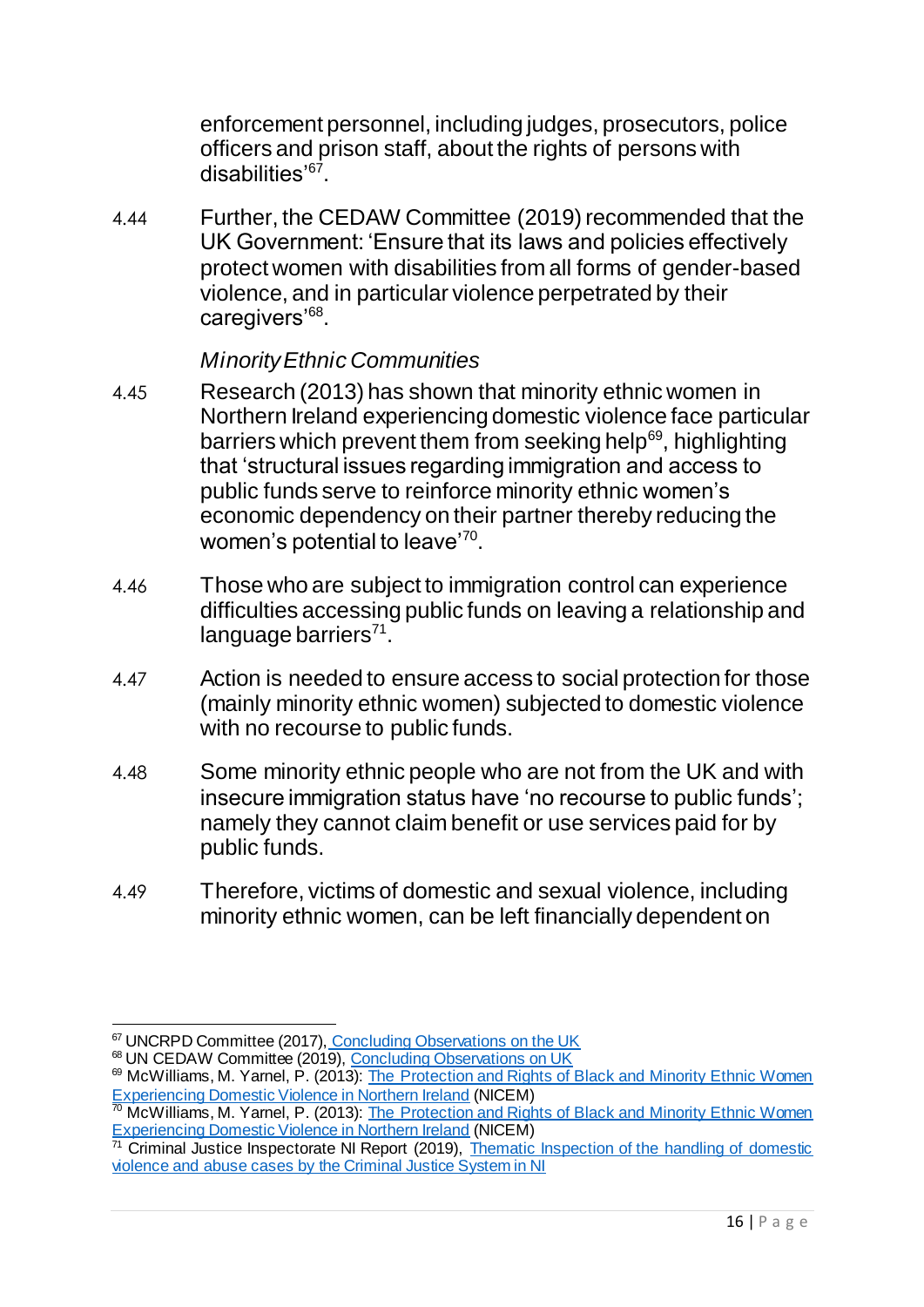their abuser, whether partner, other family member, employer or trafficker<sup>72</sup>.

4.50 The CEDAW Committee (2019) recommended that the UK Government 'Ensure that asylum-seeking women, migrants and women with insecure immigration status are able to seek effective protection and support services without fear of having their immigration status reported to authorities'<sup>73</sup>.

#### *Older people and children*

- 4.51 Research<sup>74</sup> carried out by Queens University Belfast (2010) into the experiences of domestic violence of older women in Northern Ireland found that older women were less likely to seek help due to social expectations, as well as a lack of specialist services for older victims. It also highlighted that the majority of women revealed significant difficulty with coping and seeking help.
- 4.52 A 2016 report<sup>75</sup> into the experiences of domestic abuse by older people in Great Britain, found that an estimated 120,000 women over 65 had experienced at least one form of abuse.
- 4.53 Children in Northern Ireland are specifically impacted by domestic abuse and research with children suggests the experience of living with domestic abuse warranted children's recognition as direct victims of abusive control<sup>76</sup>.

### *Unwanted behaviour or actions towards women*

<span id="page-18-0"></span>4.54 We consider that action is needed to tackle wider instances of unwanted behaviour or actions towards women.

### Education

4.55 Our [Equality in Education: Policy Recommendations](https://www.equalityni.org/ECNI/media/ECNI/Publications/Delivering%20Equality/Education-FullPolicyPosition.pdf) 2018, recognises tackling prejudice based bullying and challenging

 $\overline{a}$ <sup>72</sup> Joint Committee on HR, (2015) *[Violence Against Women and Girls](http://www.publications.parliament.uk/pa/jt201415/jtselect/jtrights/106/106.pdf)*, 6<sup>th</sup> Report of Session 2014/15

<sup>73</sup> UN CEDAW Committee (2019), [Concluding Observations on UK](https://www.equalityni.org/ECNI/media/ECNI/Publications/Delivering%20Equality/CEDAW-ConcludingObservationsUK-Mar19.pdf)

<sup>&</sup>lt;sup>74</sup> Devaney, J. (2010) [Older Women's Lifelong Experience of Domestic Violence in Northern Ireland](https://pure.qub.ac.uk/en/publications/older-womens-lifelong-experience-of-domestic-violence-in-northern) <sup>75</sup> Safe Lives (2016), [Safe Later Lives Older People and Domestic Abuse](https://safelives.org.uk/sites/default/files/resources/Safe%20Later%20Lives%20-%20Older%20people%20and%20domestic%20abuse.pdf)

<sup>&</sup>lt;sup>76</sup> Criminal Justice Inspectorate NI Report (2019), Thematic Inspection of the handling of domestic [violence and abuse cases by the Criminal Justice System in NI](http://www.cjini.org/getattachment/079beabb-d094-40e9-8738-0f84cd347ae8/report.aspx)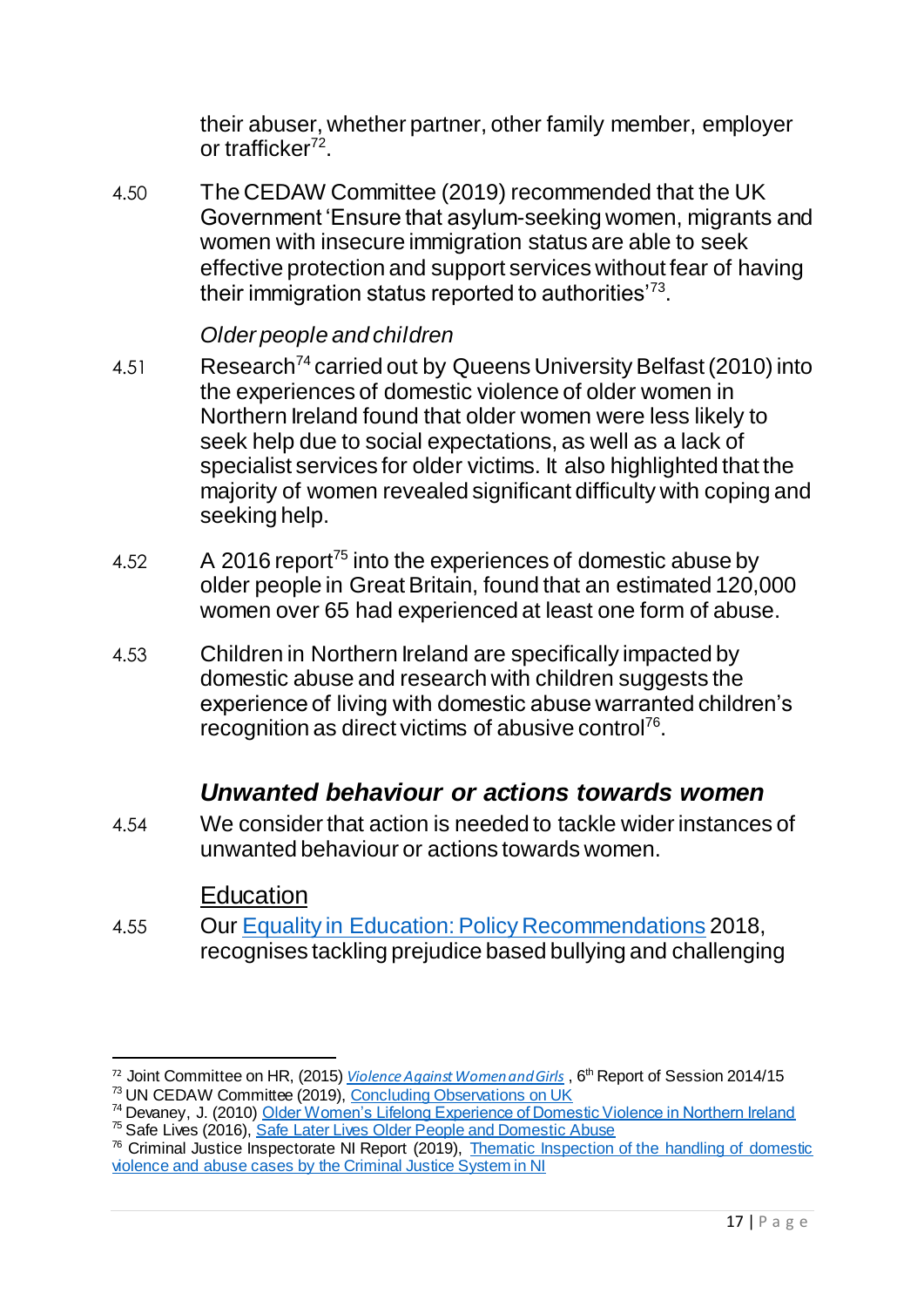stereotypes as a priority area for intervention, and we have made a range of related **recommendations**<sup>77</sup> These include:

- ensuring actions to tackle one-off incidents and unintentional acts of prejudice-based bullying, which may not be covered by the statutory definition of bullying, are adequately dealt with in guidance from the Department of Education<sup>78</sup>;
- improving the monitoring of bullying incidents by education providers across the equality grounds $79$ .
- strong and visible leadership from the school Principal, senior management team and board of governors to promote an anti-bullying culture within every school<sup>80</sup>.
- 4.56 To promote change, such as achieving an anti-bullying culture, it is important that schools recognise the range of factors to be considered as part of a whole school approach.
- 4.57 These include creating an inclusive culture and environment; ensuring the participation of learners and their parents / carers; staff training; and using curriculum opportunities to cover controversial topics. Research also points to the need to challenge gender roles, including across the curriculum generally, and within RSE specifically. The Commission has further **recommended**<sup>81</sup> that steps are taken to ensure that schools are supported to deal with issues in a sensitive, nondiscriminatory way, including when delivering RSE to pupils in Northern Ireland.
- 4.58 Recommendation (2002) 5 of the Council of Europe<sup>82</sup> on the protection of women against violence makes it clear that Member States should

*"introduce or reinforce a gender perspective in human rights education programmes and reinforce sex education* 

<sup>1</sup>  $77$  ECNI (2018) [Equality in Education,](https://www.equalityni.org/ECNI/media/ECNI/Publications/Delivering%20Equality/Education-FullPolicyPosition.pdf) paras 6.1-6.60.

<sup>&</sup>lt;sup>78</sup> ECNI (2018) [Equality in Education,](https://www.equalityni.org/ECNI/media/ECNI/Publications/Delivering%20Equality/Education-FullPolicyPosition.pdf) paras 6.6-6.11

<sup>79</sup> ECNI (2018) [Equality in Education,](https://www.equalityni.org/ECNI/media/ECNI/Publications/Delivering%20Equality/Education-FullPolicyPosition.pdf) paras 6.12-6.16.

<sup>80</sup> ECNI (2018) [Equality in Education,](https://www.equalityni.org/ECNI/media/ECNI/Publications/Delivering%20Equality/Education-FullPolicyPosition.pdf) paras 6.27-6.32

<sup>81</sup> ECNI (2013) [Promoting Sexual Orientation Equality: Priorities and Recommendations](https://www.equalityni.org/ECNI/media/ECNI/Publications/Delivering%20Equality/PromotingSexualOrientation_PolicyPrioritiesOct2013.pdf)

<sup>82</sup> [Recommendation \(2002\) 5 of the Council of Europe](https://wcd.coe.int/ViewDoc.jsp?id=280915&Site=CM&BackColorInternet=C3C3C3&BackColorIntranet=EDB021&BackColorLogged=F5D383)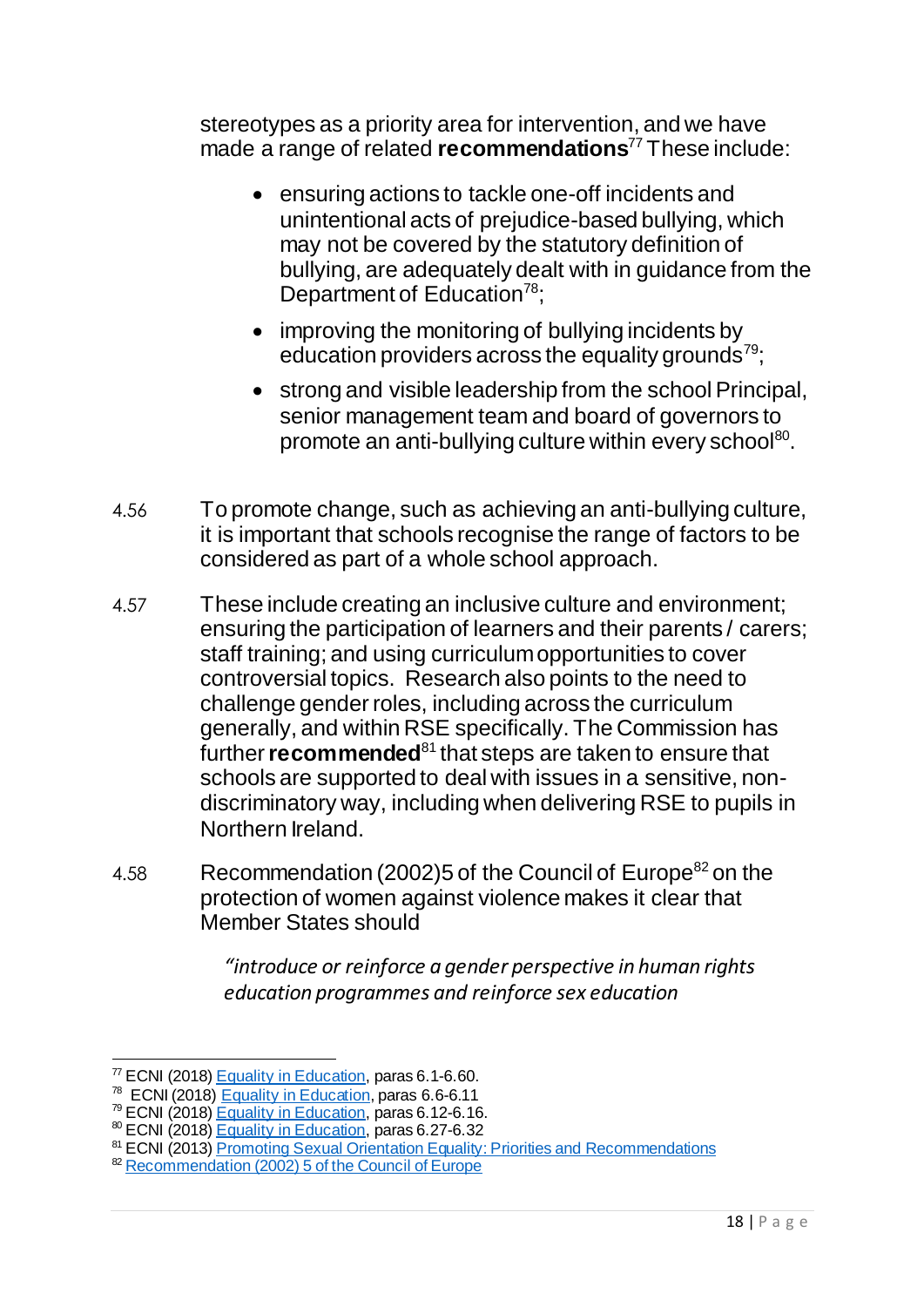*programmes that give special importance to gender equality and mutual respect"*

- 4.59 The UK Joint Committee on Human Rights also recommended that schools play a greater role in tackling cultural attitudes through teaching on issues surrounding gender equality and violence<sup>83</sup>. This recommendation is in line with Article 14 of the Istanbul Convention that specifies that teaching material on issues of violence against women and girls and nonstereotyped gender roles are included in formal curricula at all levels of education<sup>84</sup>.
- 4.60 We **recommend**action to tackle gender-based bullying, including transphobic bullying and bullying of a sexual nature across all areas of education, including in schools and institutions of further and higher education.
- 4.61 Evidence from the Northern Ireland Department of Education's research into the Nature and Extent of Bullying in Schools (2011) reveals that boys and girls frequently experience bullying with a sexual meaning<sup>85</sup>. The 2021 Girlguiding Girls Attitude survey found that 19% of girls aged 11 to 16 had been sent unwanted sexual images, which increased to 33% for 17 to 21-year-olds. 9% of 13 to 16s had felt pressure to share images of themselves that they were not comfortable with, which increased to 19% of 17 to 21s<sup>86</sup>.

Employment

4.62 We **recommend**action to address the unwanted behaviour experienced by women and girls in relation to employment.

 $\overline{a}$ <sup>83</sup> Joint Committee on Human Rights (2015) <u>Sixth Report on Violence Against Women and Girls</u>

<sup>&</sup>lt;sup>84</sup> Council of Europe (2011) Convention on Preventing and Combating Violence Against Women and Domestic Violence (the **Istanbul Convention**) Art. 14

<sup>&</sup>lt;sup>85</sup> Results from the Year 9 pupil survey show that: 'I was bullied with mean names, comments or rude gestures with a sexual meaning' was the sixth most common form of bullying experienced by around 14% of pupils (about 16% of boys and 12% of girls). This was also the fifth most common type of bullying perpetrated by 6% of Year 9 pupils (9% of boys and 3% of girls). RSM McClure Watters (2011[\) The](http://dera.ioe.ac.uk/12479/1/no_56_report_final_2011.pdf)  [Nature and Extent of Pupil Bullying in Schools in the North of Ireland report](http://dera.ioe.ac.uk/12479/1/no_56_report_final_2011.pdf)

<sup>&</sup>lt;sup>86</sup> Girlguiding (2021) *Girls Attitudes Survey:* 11% girls and young women aged 11 to 21 say they've experienced cyberstalking in the last year. 29% girls aged 7 to 10 have received mean comments while online in the last year. 18% aged 11 to 16, and a 24% aged 17 to 21 say they've been bullied online in the last year. This is slightly higher for LGBQ girls and young women with 29% aged 11 to 21 saying so compared to 20% who are straight. 43% girls aged 11 to 16 have seen sexist comments or 'jokes' in the last year, increasing to 57% aged 17 to 21. LGBQ girls and young women aged 11 to 21 are more likely to have experienced this at 72% compared to 44% of those who identify as straight.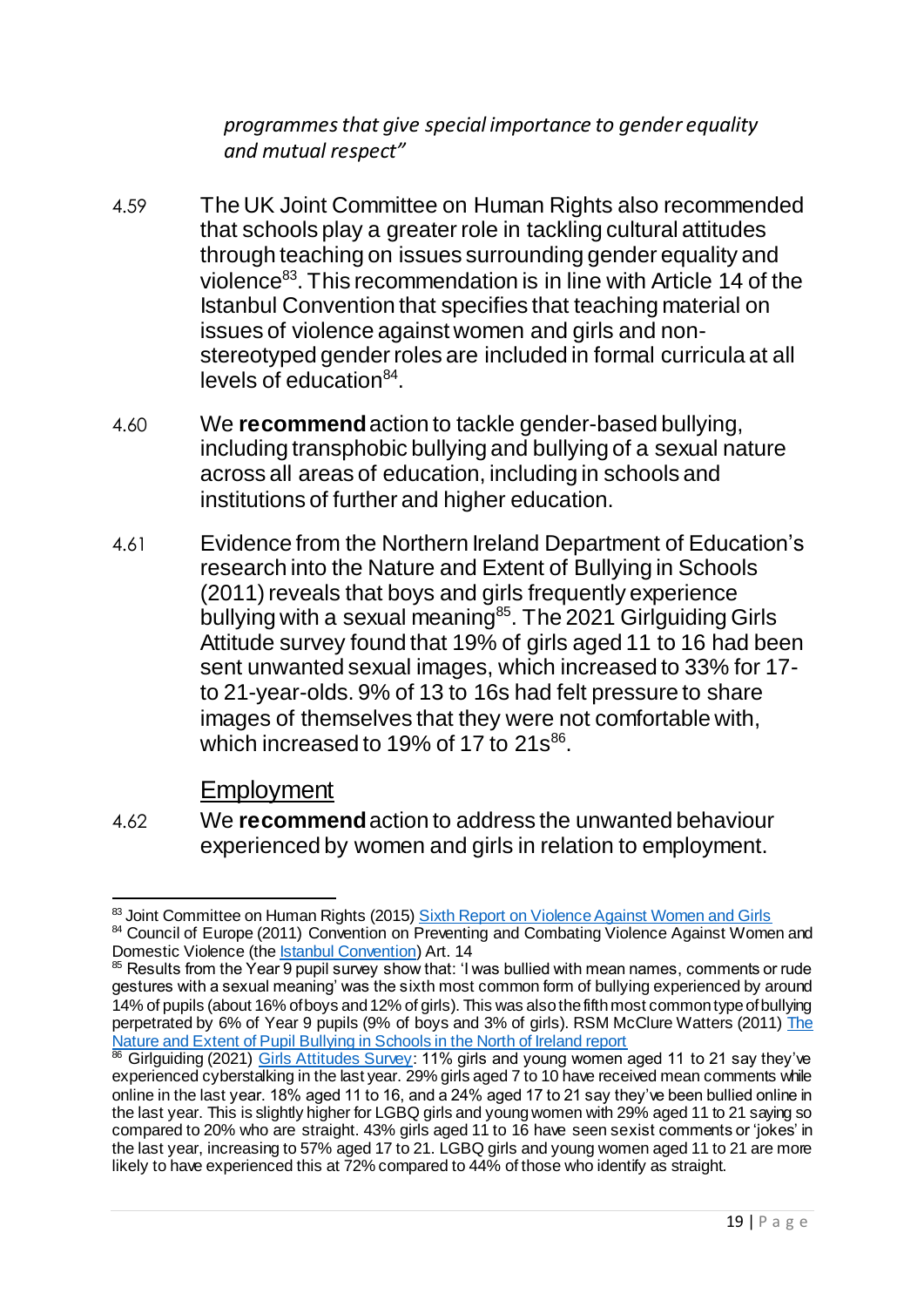- 4.63 Women frequently experience sex discrimination and harassment in the workplace, including discrimination due to pregnancy and maternity, and as regards unequal pay<sup>87</sup>. Some forms of harassment may be classed as sex discrimination<sup>88</sup>.
- 4.64 We receive a high number of enquiries / applications for assistance from individuals who believe they had been discriminated against on the grounds of their sex $^{89}$ , including a significant proportion of cases relating to sexual harassment in the workplace, as well as pregnancy/ maternity<sup>90</sup> issues.
- 4.65 A 2016 investigation<sup>91</sup> carried out by ECNI has highlighted experiences of unfair treatment of pregnant workers and mothers in the workplace. In particular, it found that a significant percentage (36%) of women participating in this investigation believed that they had been treated unfairly or disadvantaged at work as a result of their pregnancy or having taken maternity leave.
- 4.66 A 2020 survey<sup>92</sup> undertaken by ECNI into employee experiences of welcoming and inclusive workplaces found that 12% of respondents had personally experienced unwanted behaviour in the previous 12 months, and 25% had witnessed unwanted behaviour towards others. 27% of those unwanted behaviours were experienced on the grounds of sex. Just over half of those (52%) did not raise the issue at all, due to reasons of management practice, fear of victimisation, and prejudice, stigma and bias.

 $\overline{a}$  $87$  A 2016 investigation carried out by ECNI has highlighted experiences of unfair treatment of pregnant workers and mothers in the workplace. In particular, it found that a significant percentage (36%) of women participating in this investigation believed that they had been treated unfairly or disadvantaged at work as a result of their pregnancy or having taken maternity leave. See ECNI (2016) Expecting [Equality-Summary Report A Formal Investigation into the treatment of pregnancy workers and mothers](https://www.equalityni.org/ECNI/media/ECNI/Publications/Delivering%20Equality/Expecting_Equality-PregnancyInvestigation-SummaryReport.pdf)  [in Northern Ireland workplaces](https://www.equalityni.org/ECNI/media/ECNI/Publications/Delivering%20Equality/Expecting_Equality-PregnancyInvestigation-SummaryReport.pdf)

<sup>88</sup> Article 6[A Sex Discrimination \(Northern Ireland\) Order 1976](https://www.legislation.gov.uk/nisi/1976/1042/article/6A)

<sup>89</sup> In 2020/21 just under a quarter (24.15% (711)) of ECNI discrimination enquiries related to sex discrimination. 87.2% (620) of these enquiries related to employment. 30% (215) related to pregnancy and maternity. Of those 620 employment related sex discrimination queries, a third (33.26% (206)) related to pregnancy and maternity, and 67 (10.8%) related to sexual harassment in the workplace.

<sup>&</sup>lt;sup>90</sup> ECNI (2019) [Pregnancy and maternity discrimination remains an issue for working mothers](https://www.equalityni.org/Blog/Articles/August-2019/Pregnancy-and-maternity-discrimination-remains-an) [accessed January 2022]

ECNI (2016) Expecting Equality-Summary Report A Formal Investigation into the treatment of [pregnancy workers and mothers in Northern Ireland workplaces](https://www.equalityni.org/ECNI/media/ECNI/Publications/Delivering%20Equality/Expecting_Equality-PregnancyInvestigation-SummaryReport.pdf)

<sup>&</sup>lt;sup>92</sup> ECNI (2020) [Welcoming and Inclusive Workplaces –](https://www.equalityni.org/ECNI/media/ECNI/Publications/Delivering%20Equality/WorkplaceEmployeeSurvey-Part1Intro.pdf) Employee Experiences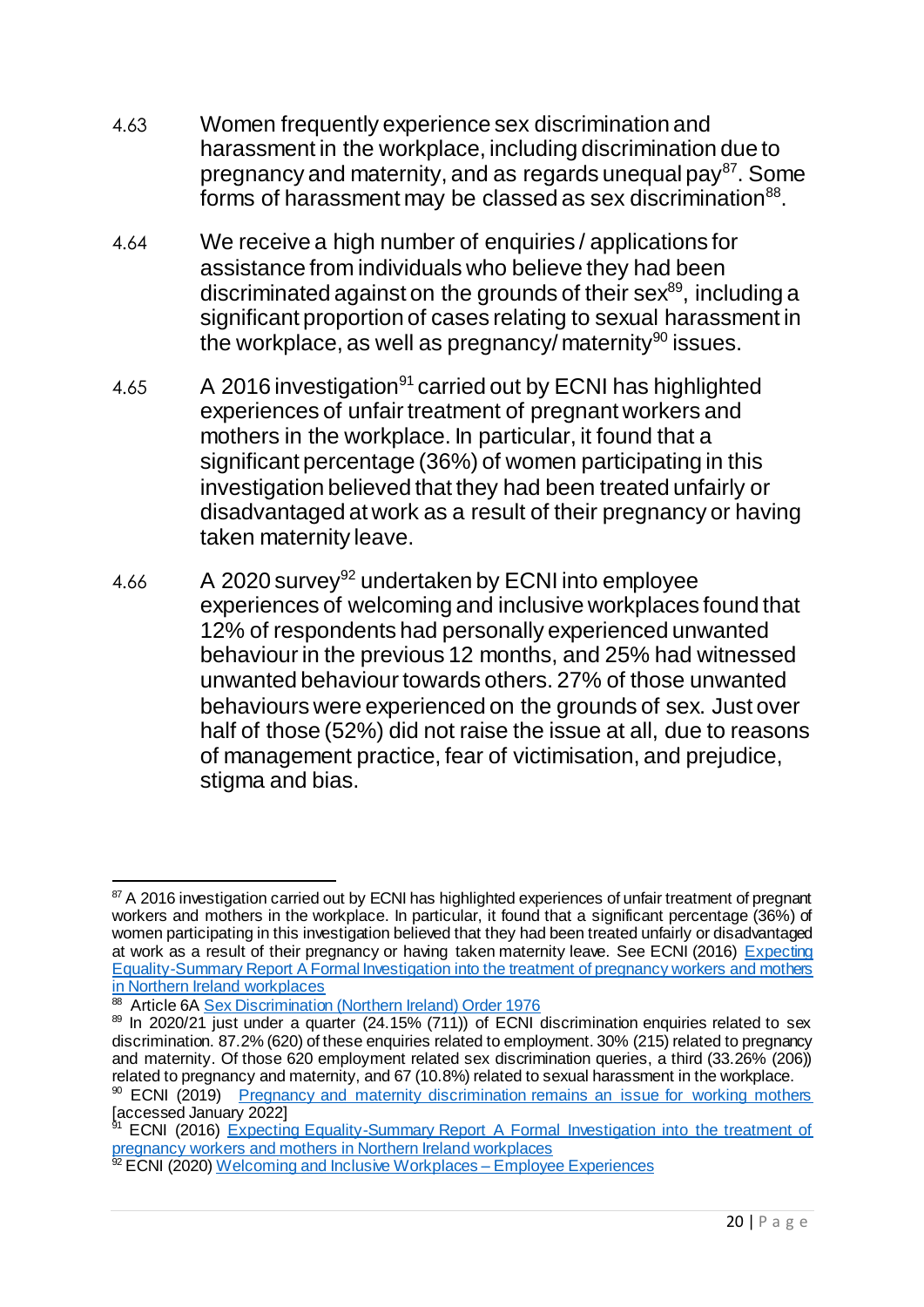Online abuse

- 4.67 We have **recommended<sup>93</sup>** a clear need for greater action to tackle online hate speech and abuse experienced by a range of equality groups, including women and girls, in Northern Ireland, and therefore we **welcome** the inclusion of 'cyber violence' in this proposal.
- 4.68 A 2017 review by the UK Committee on Standards in Public Life<sup>94</sup> highlighted that social media was changing the way election campaigns were conducted and that '*online intimidation was now a persistent characteristic of election campaigns for a large number of Parliamentary candidates, who can be subject to intimidatory messages 24 hours a day*.'
- 4.69 When considering action to tackle online hate speech it is important to recognise the distinct features of online abuse that make it different to offline abuse<sup>95</sup>. These distinct features include the public element of online hate speech, the potential for reputational damage and public humiliation, and the potentially permanent nature of hate speech, which can mean that online hate speech can remain even if a perpetrator is caught.

## *Domestic Law Reform*

- <span id="page-22-0"></span>4.70 Having effective and robust national equality laws can help to combat prejudices and stereotypes against protected groups. The Commission has stressed<sup>96</sup> the urgent need to address significant gaps and weaknesses in the Northern Ireland sex equality legislation.
- 4.71 For instance, we have **recommended** greater protection for employees against harassment on grounds of sex by a third party such as a customer or client.
- 4.72 We are of the view that the introduction of single equality legislation would best harmonise and simplify the protections available in Northern Ireland. In the absence of single equality

 $\overline{a}$ <sup>93</sup> ECNI (2022) [Response to call for views: The Departments for Justice and Health –](https://www.equalityni.org/ECNI/media/ECNI/Consultation%20Responses/2022/DOJ-Domestic-Sex-Abuse-Strategy.pdf) Domestic and [Sexual Abuse Strategy & The Executive Office –](https://www.equalityni.org/ECNI/media/ECNI/Consultation%20Responses/2022/DOJ-Domestic-Sex-Abuse-Strategy.pdf) Equally Safe Strategy p.24

<sup>&</sup>lt;sup>94</sup> Committee on Standards in Public Life (2017) <u>Intimidation in Public Life: A Review by the Committee</u> [on Standards in Public Life](https://assets.publishing.service.gov.uk/government/uploads/system/uploads/attachment_data/file/666927/6.3637_CO_v6_061217_Web3.1__2_.pdf) (Cm9543)

<sup>&</sup>lt;sup>5</sup> ECNI (2020) Response to consultation: Hate Crime Legislation in Northern Ireland, Independent [Review,](https://www.equalityni.org/ECNI/media/ECNI/Consultation%20Responses/2020/DoJ-HateCrimeLawReview.pdf) para 9.6.

**<sup>96</sup> ECNI** (2016) [Gender Law Reform: Policy Priorities and Recommendations](https://www.equalityni.org/ECNI/media/ECNI/Publications/Delivering%20Equality/GenderLawReform-SummaryReport.pdf)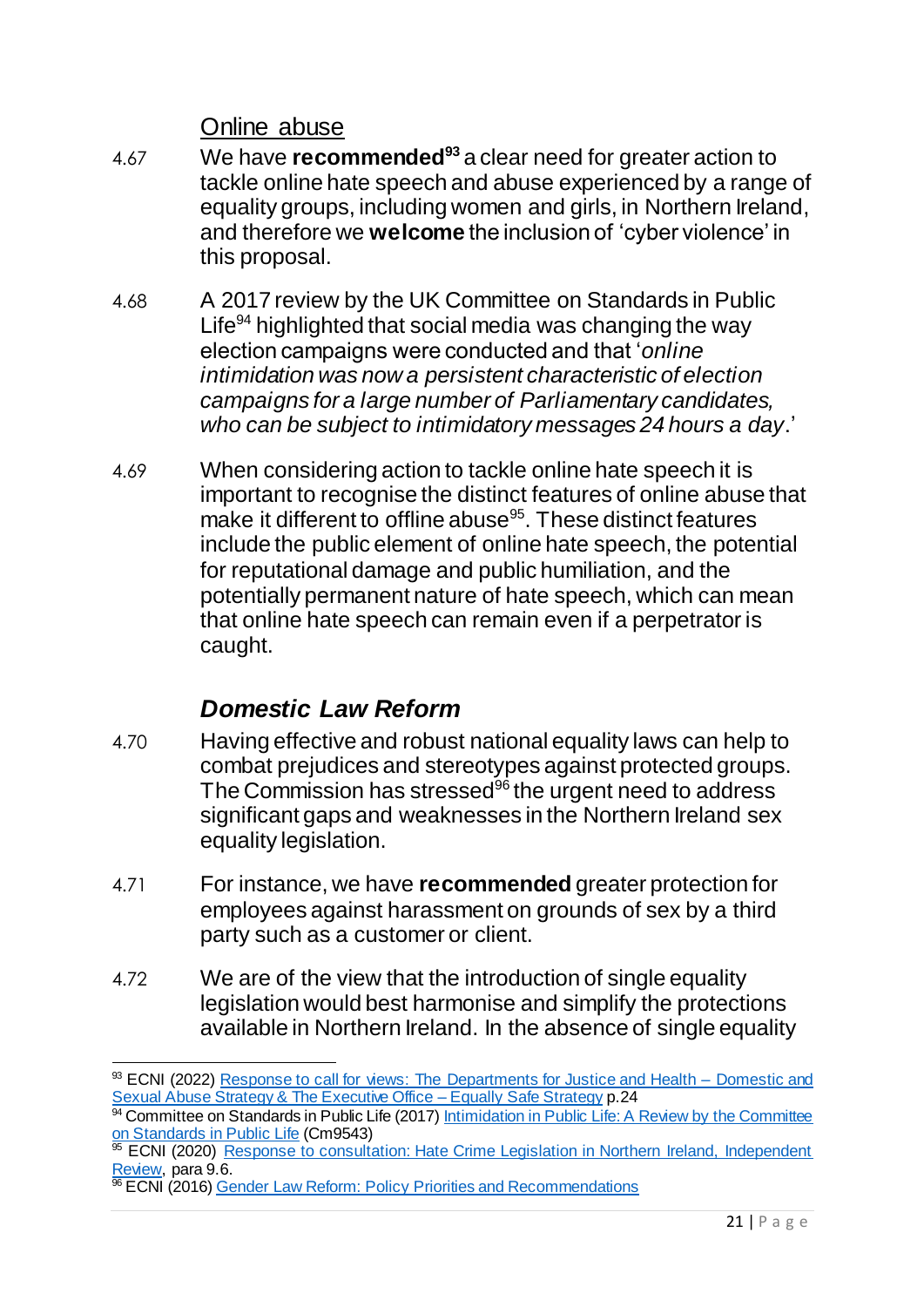legislation, we **recommend** a clear timetabled commitment to strengthen equality law in Northern Ireland in key areas, including sex equality law.

4.73 We have also **recommended** the extension of hate crime legislation in Northern Ireland to include the protected characteristic of gender<sup>97</sup>.

## *Data Collection and Monitoring*

- <span id="page-23-0"></span>4.74 The Commission **recommends** the **collection, monitoring and evaluation of appropriate disaggregated data** to ensure effective policy / service development and delivery to tackle violence against women and domestic violence.
- 4.75 Action must be taken to ensure effective equality data collection and monitoring of the impact of domestic abuse on equality groups, and reviewing action taken in response to the impact of COVID-19 on those groups.
- 4.76 The CEDAW Committee (2019) has recommended the systematic collection and publication of disaggregated data in Northern Ireland, in particular with regard to intersectional discrimination, to identify areas where women lack substantive equality with men, to inform policy-making and assess the impact of measures taken<sup>98</sup>.
- 4.77 We note Article 44 of the proposal includes measures on data collection and the development of a common methodology across Member States, including analysis and dissemination of results<sup>99</sup>. Measures to improve the collection of data on violence against women and domestic violence would be welcomed.

 $\overline{a}$ <sup>97</sup> ECNI (2020) [Hate Crime in Northern Ireland: Policy Recommendations and Supporting Rationales,](https://www.equalityni.org/ECNI/media/ECNI/Publications/Delivering%20Equality/HateCrime-FullPolicyPosition.pdf) paragraphs 4.72-.4.89.

<sup>98</sup> United Nations Committee on the Elimination of All Forms of Discrimination Against Women (2019): Concluding observations on the eighth periodic report of United Kingdom of Great Britain and Northern [Ireland,](https://www.equalityni.org/ECNI/media/ECNI/Publications/Delivering%20Equality/CEDAW-ConcludingObservationsUK-Mar19.pdf) paragraphs 25 - 26, page 6

 $\frac{99}{99}$  European Commission [Combating gender-based violence –](https://ec.europa.eu/info/law/better-regulation/have-your-say/initiatives/12682-Combating-gender-based-violence-protecting-victims-and-punishing-offenders_en) protecting victims and punishing offenders - [Proposal for a Directive](https://ec.europa.eu/info/law/better-regulation/have-your-say/initiatives/12682-Combating-gender-based-violence-protecting-victims-and-punishing-offenders_en) p.19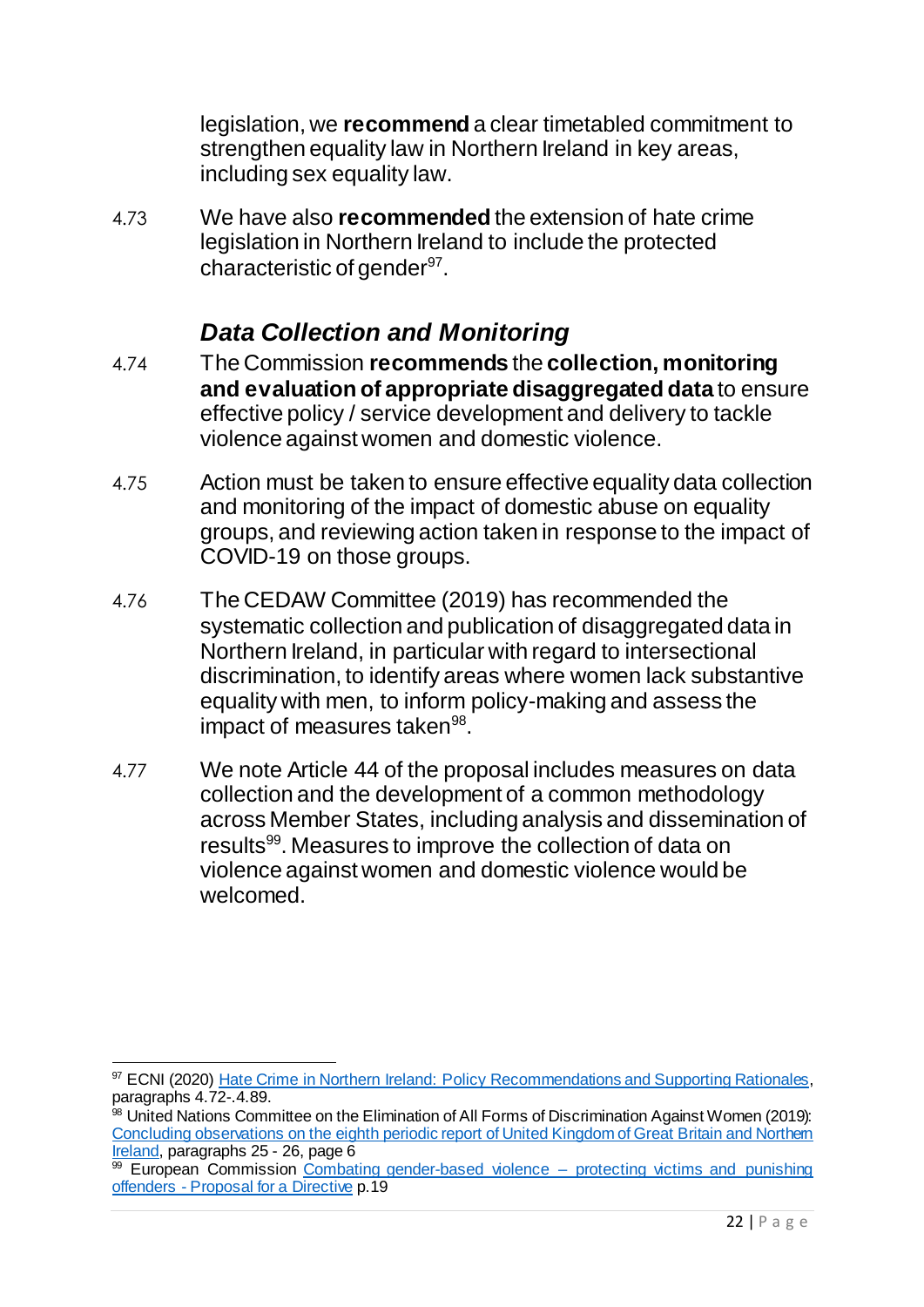# <span id="page-24-0"></span>**5 Conclusion**

- 5.1 We welcome the opportunity to provide feedback on this proposal for a Violence Against Women and Domestic Violence Directive.
- 5.2 We trust that the proposals and recommendations set out in this response, as relevant to our remit, including under Article 2 of the Ireland/Northern Ireland Protocol, are of assistance. If further discussion would be useful, please do not hesitate to contact us.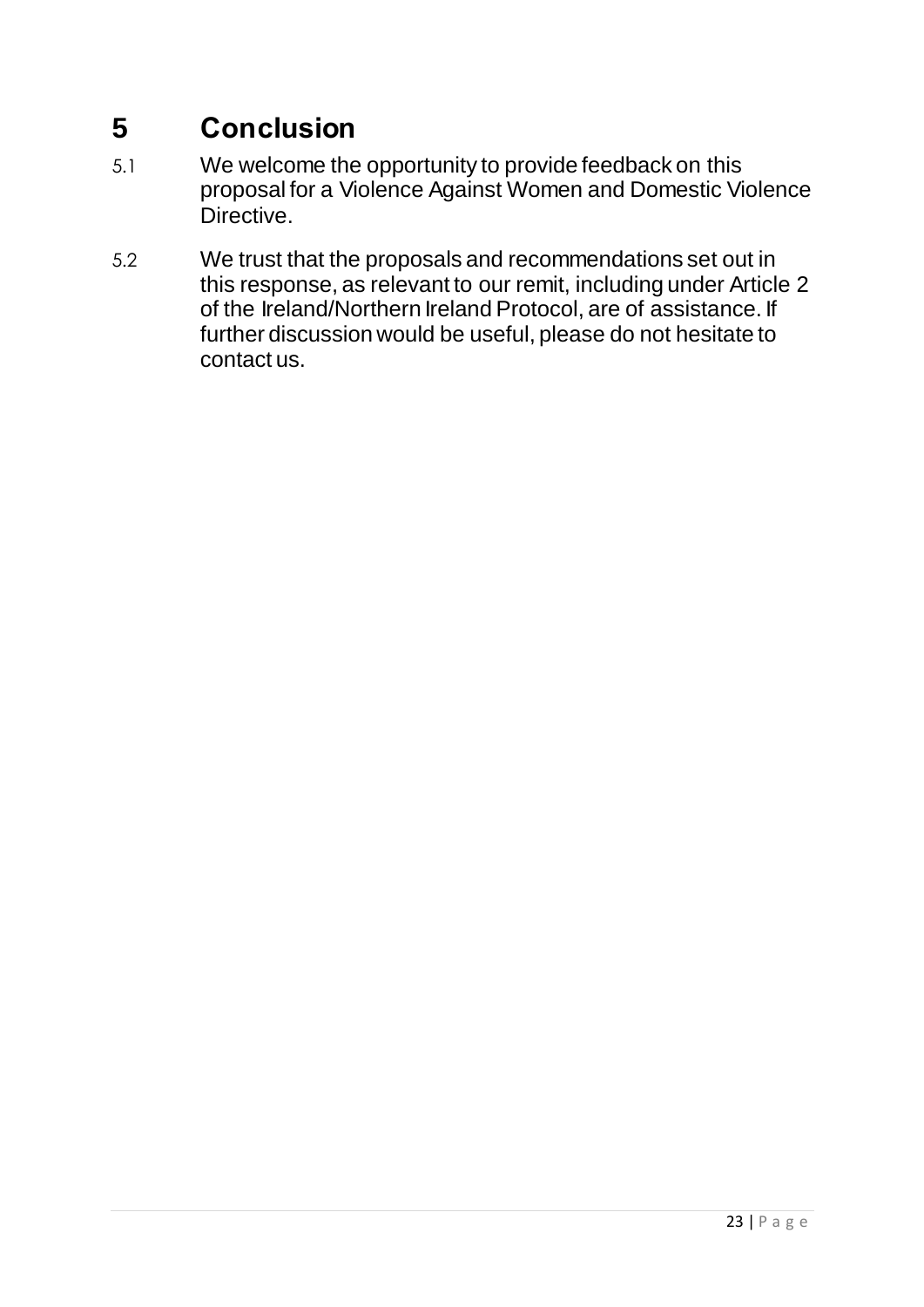## **Annex A: Role and Remit of the Equality Commission NI**

- <span id="page-25-0"></span>6.1 The Equality Commission for Northern Ireland ("the Commission") is an independent public body established under the Northern Ireland Act 1998.
- 6.2 In general terms, our statutory remit provides that we are to:
	- promote equality of opportunity and affirmative action
	- work towards the elimination of unlawful discrimination and harassment
	- keep relevant legislation under review
	- promote good relations between persons of different racial groups and good disability practice
	- oversee the effectiveness of statutory equality duties on public authorities.
- 6.3 Our powers and duties derive from a number of statutes. These provide protection against discrimination in employment and in the provision of goods, facilities and services on grounds of disability, race, religion and political opinion, sex and sexual orientation. On the grounds of age, protection against discrimination is available only in respect of employment.
- 6.4 We also have responsibilities arising from the Northern Ireland Act 1998 and Disability Discrimination Act 1995 in respect of overseeing the statutory equality and good relations duties on public authorities on the promotion of equality of opportunity and good relations.
- 6.5 The Commission, with the Northern Ireland Human Rights Commission, has been designated under the United Nations Convention on the Rights of Disabled Persons (UNCRPD) as the independent mechanism tasked with promoting, protecting and monitoring implementation of UNCRPD in Northern Ireland.
- 6.6 The European Union (Withdrawal Agreement) Act 2020 gave new duties and powers to the Commission, and to the Northern Ireland Human Rights Commission (NIHRC), effective from 1 January 2021. These enable the Commission to monitor, advise and report on, and enforce the UK Government's adherence to its commitment set out in Article 2 (1) of the